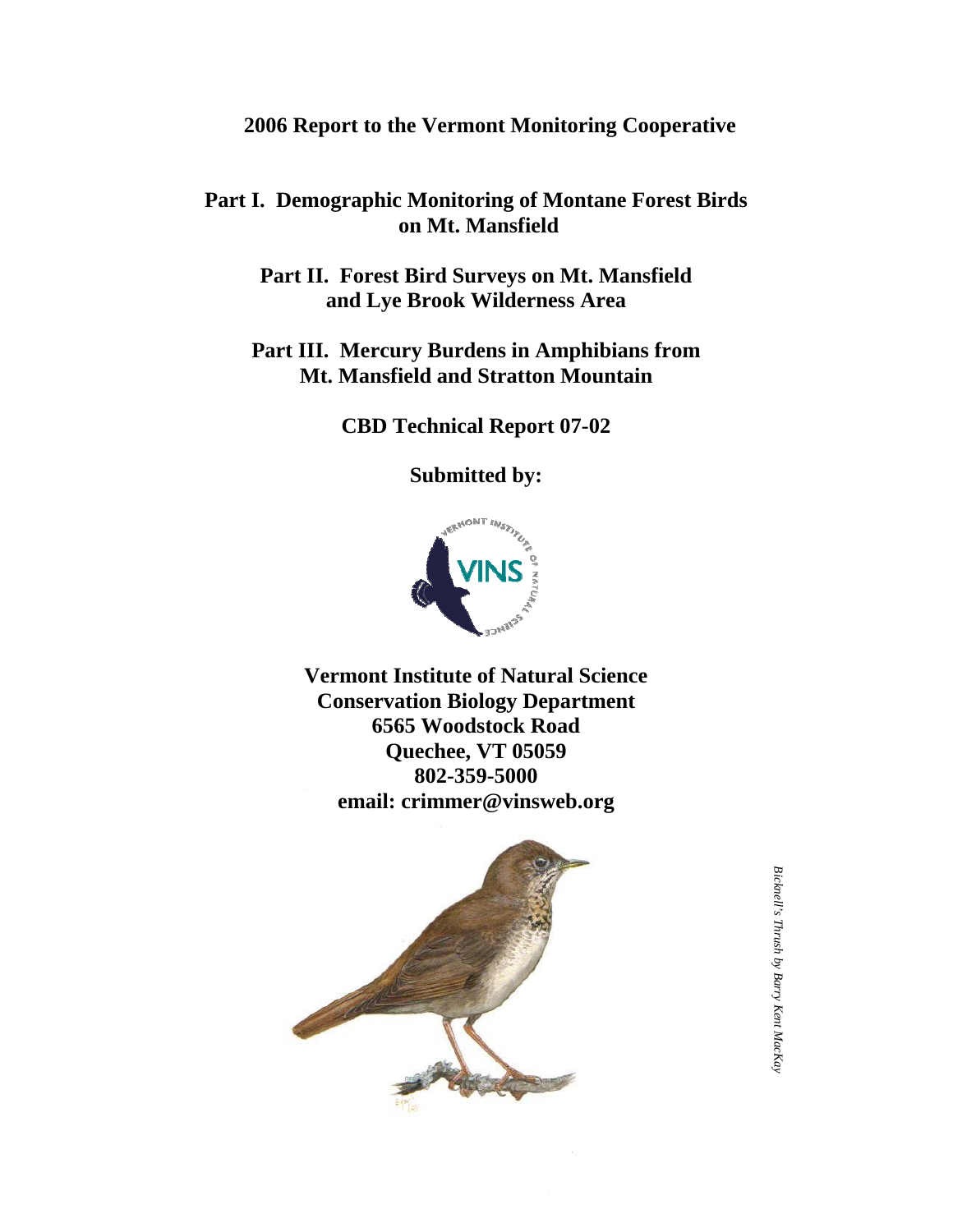# **Part I. Demographic Monitoring of Montane Forest Birds on Mt. Mansfield**

# **Christopher C. Rimmer and Kent P. McFarland**

We continued demographic monitoring and mercury sampling of Bicknell's Thrush *(Catharus bicknelli)*, Swainson's Thrush *(C. usutulatus)*, Blackpoll Warbler *(Dendroica striata)*, and Yellow-rumped (Myrtle) Warbler *(D. coronata)* on the Mt. Mansfield ridgeline in 2006, completing our 15<sup>th</sup> consecutive field season. This report presents a summary of data collected.

#### **Methods**

We used mist-netting and banding to sample breeding populations of the four target species on an established study plot on the Mt. Mansfield ridgeline between c. 1155-1190 m (3800-3900 ft) elevation. We conducted 8 banding sessions between 9 June and 6 July 2006, using 12-18 nylon mist nets (12 x 2.5-m and 6 x 2.5-m, 36-mm mesh) placed at sites that have been used annually since 1992, primarily on the Amherst, Lakeview, and Long trails. Nets were generally opened from late afternoon until dusk and from dawn until early afternoon on the following morning. Bicknell's Thrushes were captured both passively and through the use of vocal lures (tape recorded playbacks), while other species were passively captured. Each individual was fitted with a uniquely-numbered U.S. Fish and Wildlife Service (USFWS) leg band and a unique combination of 3 plastic colored leg bands. We recorded data on age, sex, breeding condition, fat class, ectoparasites, flight feather wear, and net site of capture. Standard morphometrics included wing chord, tail length, weight, tarsal length, culmen length, bill length from mid-nares, bill width, and bill depth. We collected a small blood sample (c. 50 µl) from the brachial vein of all adult Bicknell's Thrushes and selected individuals of other species for mercury analysis. Each sample was stored in a heparinized capillary tube, refrigerated in a vaccutainer in the field, and frozen within 12-48 hours. The fifth secondaries on both wings were clipped just above the follicle and stored in plasticine envelopes for mercury analysis. Both blood and feather samples were sent to Texas A&M University Trace Element Research Laboratory for analysis by element-specific cold vapor atomic absorption. We also collected the fifth tail feather on both sides for stable isotope and trace element analysis to track natal dispersal and population connectivity.

#### **Results and Discussion**

We operated mist nets on 8 days between 9 June and 6 July, accumulating 1,002.5 net-hours, with a mean of  $125.3 \pm 80.7$  SD net-hours per day (range =  $10 - 245$ ). Inclement weather on several dates reduced the number of hours nets could be operated. A total of 72 individuals of the four target species were captured and banded (Table 1), for a capture rate of 7.18 new birds/100 net-hours. We obtained a total of 30 recaptures of 26 banded individuals, 12 of which were banded in a previous year, including 4 of the 5 recaptured Bicknell's Thrush. Blackpoll Warbler ranked first in abundance in new  $(n = 23)$  and total  $(n = 37)$ mist net captures, followed by Yellow-rumped Warbler ( $n = 18, 25$ ), Bicknell's Thrush ( $n = 12, 18$ ), and Swainson's Thrush ( $n = 7, 10$ ). Of the 16 Bicknell's Thrush captured on Mansfield, 12 were males and 4 females.

We collected 14 blood samples from 13 individual Bicknell's Thrushes (10 males, 3 females) on Mt. Mansfield in 2006. We also collected 7 feather samples (2 contour feathers, 5 secondary feathers) from 5 individuals.

These results highlight both the high survivorship and strong breeding site fidelity of adult Bicknell's Thrushes, as well as the difficulty of obtaining complete population samples in a given year. It is clear that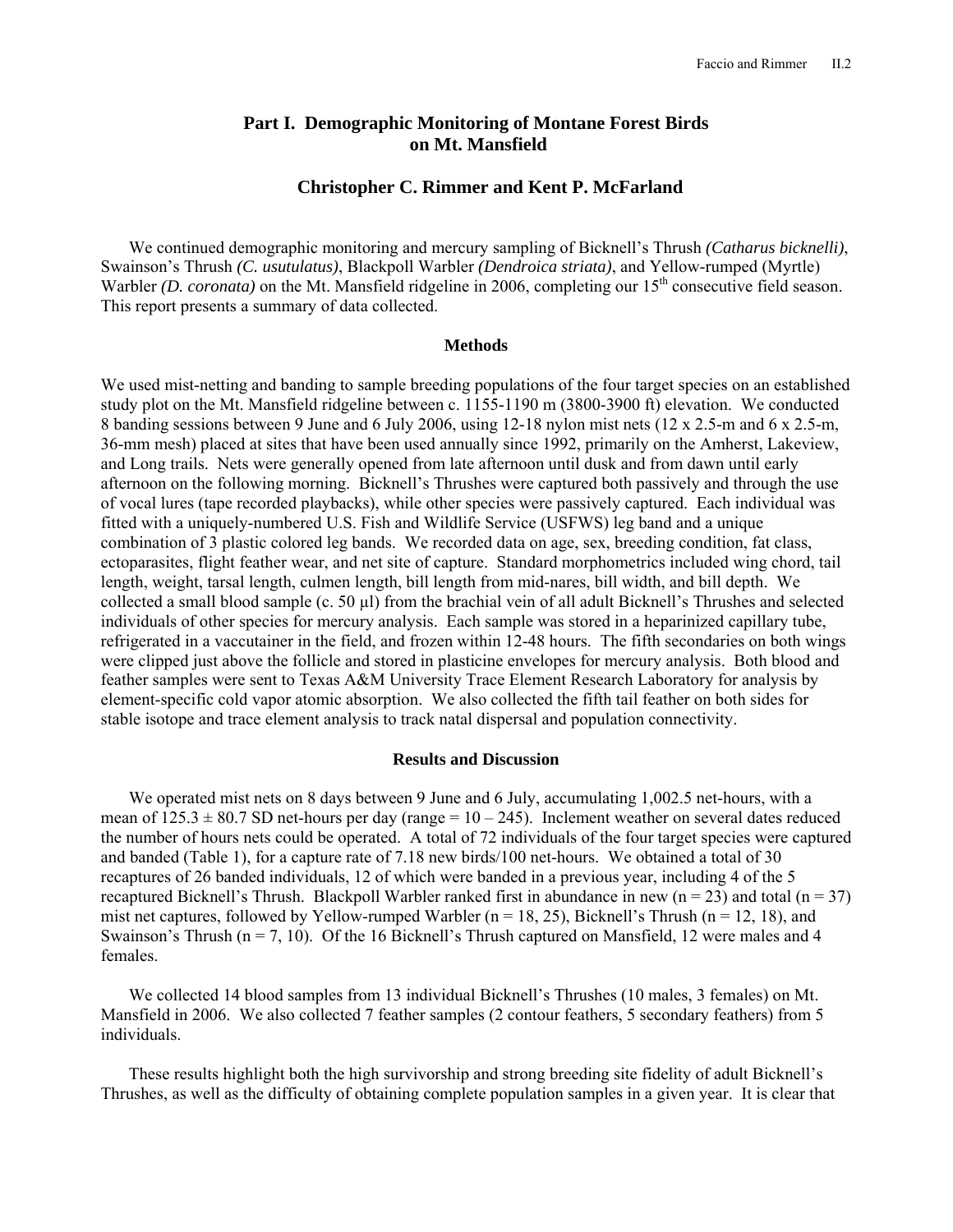multiple-year sampling is necessary to obtain accurate demographic data for individual birds. The difficulty of intensively sampling all montane forest habitat on this study plot, due to constraints of terrain, accessibility and weather, undoubtedly causes a significant portion of the breeding population to go undetected each year. This may be particularly true for females, with their smaller home ranges and more limited movements than males (Rimmer et al. 2001).

We obtained blood and feather samples from all Bicknell's Thrushes for ongoing mercury analyses in 2006. Our mercury data through 2004 have been analyzed and reported in the peer-reviewed journal Ecotoxicology (Rimmer et al. 2005). This paper can be viewed online at http://www.springerlink.com/media/m1b6vnlvxr7u11l4fatn/contributions/j/g/4/t/jg4tu3t421185k72.pdf or http://www.vinsweb.org/assets/pdf/songbirdHg.pdf. Our 2006 samples currently await analysis at the University of Texas A&M Trace Element Research Laboratory.

One of our most significant discoveries has been documentation of pervasive mercury burdens in terrestrial montane songbirds. We sampled 4 species (Bicknell's Thrush, Blackpoll Warbler, Yellow-rumped Warbler, and White-throated Sparrow *[Zonotrichia albicollis]*) on the Mansfield ridgeline in 2000-2004, and we documented mercury in every individual sampled  $(n = 91$  individuals). Our data on Bicknell's Thrush provide the most comprehensive information available on mercury in a strictly terrestrial, insectivorous songbird. The results from our study indicate that songbirds in montane forests are bioaccumulating mercury, nearly 100% of which is sequestered in the toxic methylmercury form. Among the four species we sampled on Mt. Mansfield, blood mercury concentrations were highest in Bicknell's Thrush (0.08 to 0.38 ppm). Feather mercury levels were highest in Bicknell's Thrush older than two years, further suggesting that mercury in this species builds up over time. These results, which indicate that mercury is accumulating in food webs within high elevation forest environments, have surprised many ecologists and atmospheric scientists. Continued monitoring of mercury burdens in montane forest biota will be important to reveal both temporal and spatial patterns of mercury bioavailability. Updated data on burdens in Bicknell's Thrush, both on population and individual levels, will be available upon receipt of 2005 and 2006 laboratory analyses.

## **Acknowledgments**

We are grateful to Gary Gendimenico and the Stowe Mountain Resort for allowing us access to the Mt. Mansfield toll road and for overnight use of the ski patrol hut. We also thank Thomas Bullock, Rose Graves, Brendan Collins, Patrick Johnson, and Juan Klavins, for their skilled and dedicated field work.

# **Literature Cited**

- Rimmer, C.C., K.P. McFarland, D.C. Evers, E.K. Miller, Y. Aubry, D. Busby, and R.J. Taylor. 2005. Mercury concentrations in Bicknell's Thrush and other insectivorous passerines in montane forests of northeastern North America. Ecotoxicology 14:223-240*.*
- Rimmer, C.C., K.P. McFarland, W.G. Ellison, and J.E. Goetz. 2001. Bicknell's Thrush *(Catharus bicknelli)*. *In* The Birds of North America, No. 592 (A. Poole & F. Gill, eds.). The Birds of North America, Inc., Philadelphia, PA.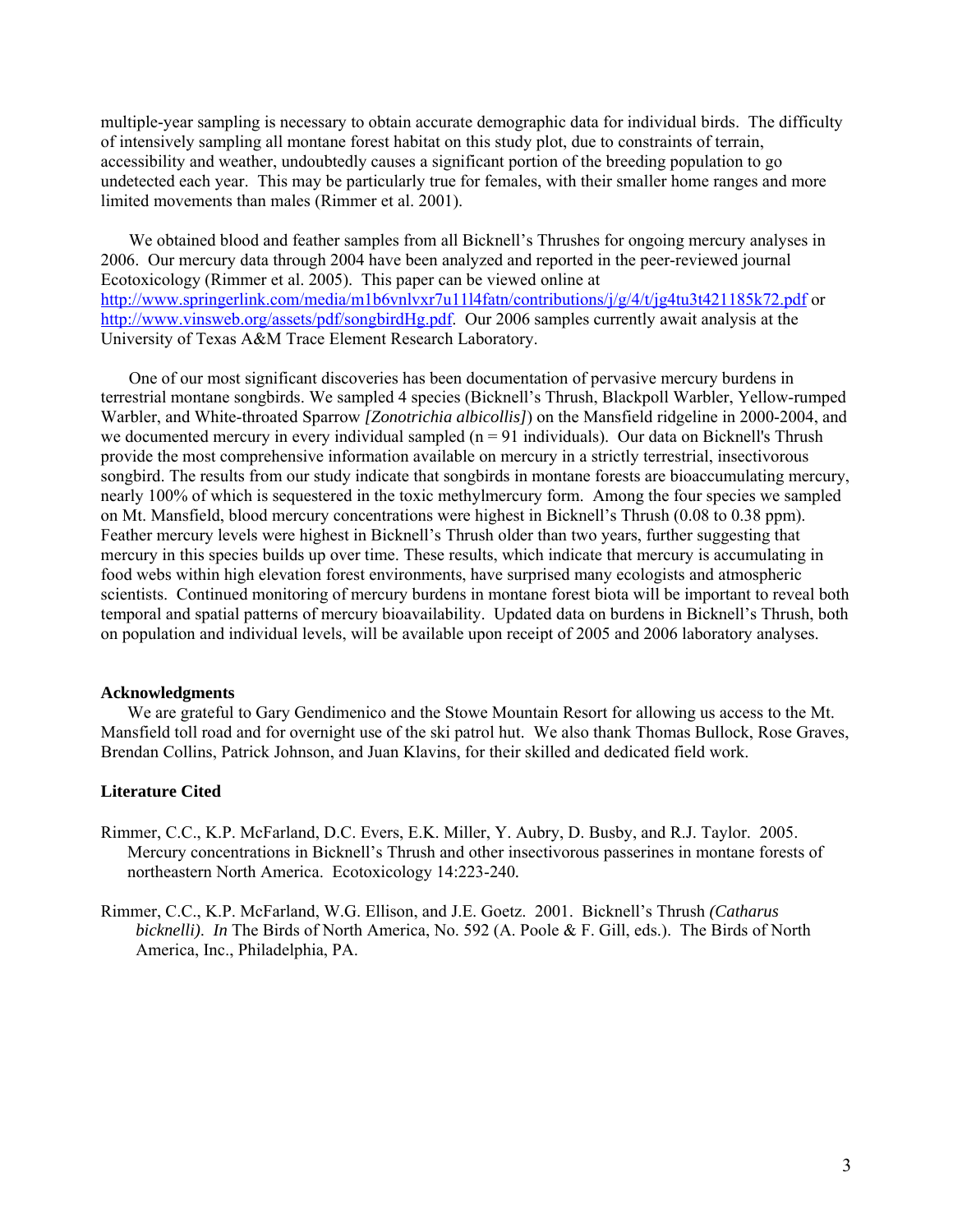|                          | New             | Return   |
|--------------------------|-----------------|----------|
| Species                  | <b>Bandings</b> | Captures |
| Bicknell's Thrush        | 12              |          |
| <b>Blackpoll Warbler</b> | 23              |          |
| Yellow-rumped Warbler    | 18              |          |
| Swainson's Thrush        |                 |          |
| <b>Grand Total</b>       |                 |          |
|                          |                 |          |

Table 1. Banding totals for four target species on Mt. Mansfield, 2006.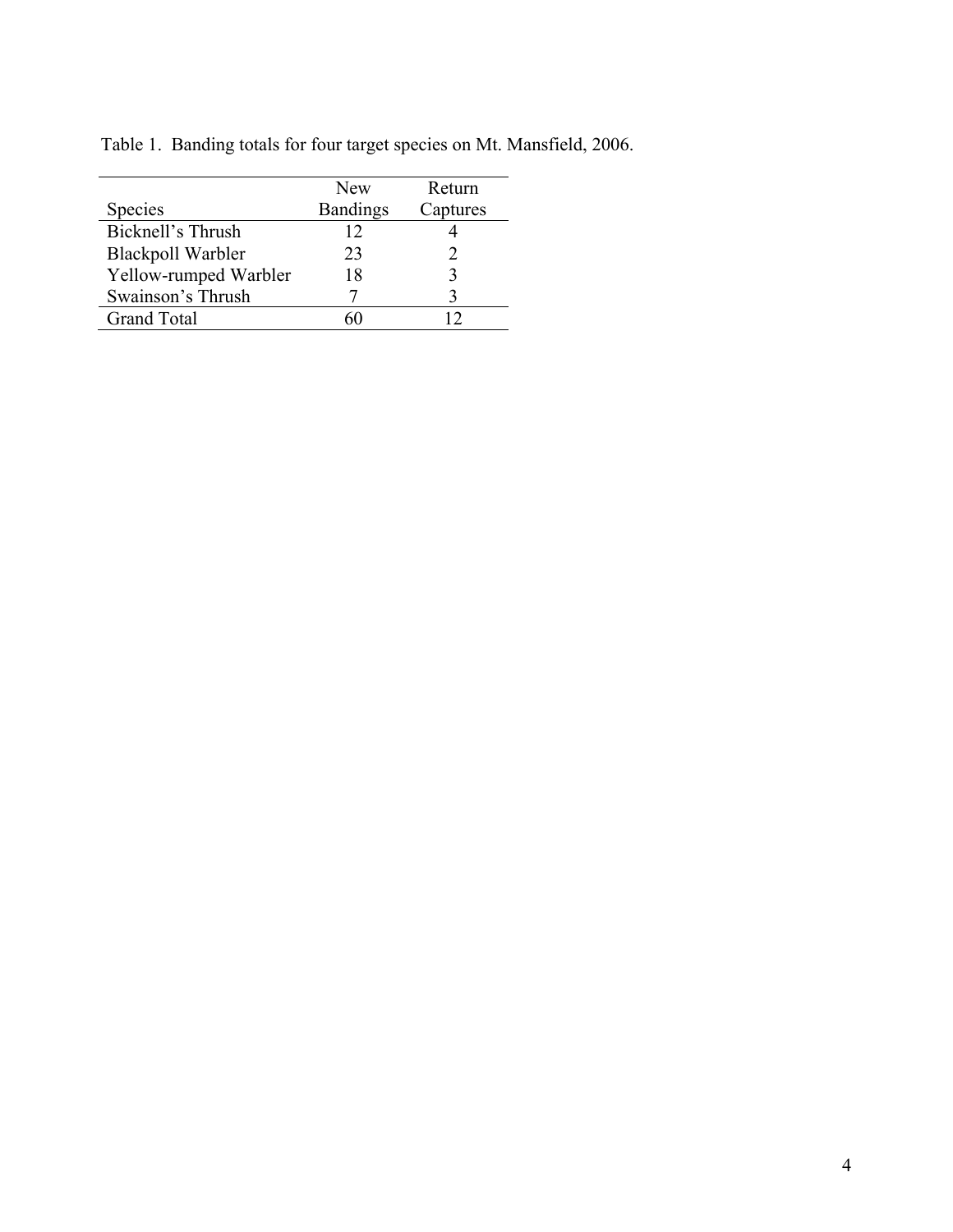# **Part II. Forest Bird Surveys on Mt. Mansfield and Lye Brook Wilderness Area**

# **Steven D. Faccio and Christopher C. Rimmer**

In 2006, the Vermont Institute of Natural Science (VINS) continued breeding bird surveys at 3 permanent study sites on Mt. Mansfield and on 1 site at the Lye Brook Wilderness Area (LBWA) of the Green Mountain National Forest. The Mt. Mansfield ridgeline was surveyed for the  $16<sup>th</sup>$  consecutive year, while the Ranch Brook site was censused for the  $11<sup>th</sup>$  year in 2006 (the 2004 survey was not completed due to inclement weather on attempted survey dates). Our permanent study site at Underhill State Park was surveyed for the  $14<sup>th</sup>$  year in 2006. The LBWA was surveyed for the  $6<sup>th</sup>$  consecutive year in 2005.

The Underhill State Park site consists of mature northern hardwoods at an elevation of 671 m (2200 ft), while the Mansfield ridgeline site, at 1158 m (3800 ft), consists of montane fir-spruce. The Ranch Brook site ranges between 975 and 1097 m (3200 and 3600 ft), and is dominated by a paper birch-fir canopy. The Lye Brook study site, located in Winhall, just north of Little Mud Pond, is characterized by mature northern hardwoods at an elevation of 701 m (2300 ft).

These four study sites are part of VINS' long-term Forest Bird Monitoring Program (FBMP). This program was initiated in 1989 with the primary goals of conducting habitat-specific monitoring of forest interior breeding bird populations in Vermont and of tracking long-term changes (Faccio et al. 1998). As of 2006, VINS had established 38 monitoring sites in 9 different forested habitats in Vermont, with additional montane sites in New York, New Hampshire, Maine, and Massachusetts. A complementary, volunteerbased, long-term monitoring program, called Mountain Birdwatch, was initiated in 2000 to collect census data on five common montane forest bird species throughout the Northeast. Also, through a cooperative agreement with the National Park Service, VINS is coordinating breeding bird monitoring at 8 National Parks in the Northeast, and in 2006, pilot surveys were conducted at 17 study sites in New Jersey, Connecticut, New York, Massachusetts, Vermont, New Hampshire, and Maine.

#### **Methods**

Surveys were conducted by VINS staff biologists at the Mt. Mansfield Ridgeline and Ranch Brook sites, and by volunteer biologists at the Lye Brook and Underhill sites. Survey methods consisted of unlimited distance point counts, based on the approach described by Blondel et al. (1981) and used in Ontario (Welsh 1995). The count procedure was as follows:

- **1)** Counts began shortly after dawn on days where weather conditions were unlikely to reduce count numbers (i.e., calm winds and very light or no rain). Censusing began shortly (< 1 min) after arriving at a station.
- **2)** Observers recorded all birds seen and heard during a 10-min sampling period, which was divided into 3 time intervals: 3, 2, and 5 mins. Observers noted in which time interval each bird was first encountered and were careful to record individuals only once. To reduce duplicate records, individual birds were mapped on standardized field cards, and known or presumed movements were noted. Different symbols were used to record the status of birds encountered (i.e., singing male, pair observed, calling bird, etc.).
- **3)** Each site, consisting of 5 point count stations, was sampled twice during the breeding season: once during early June (ca. 2-12 June) and once during late June (ca. 14-30 June). Observers were encouraged to space their visits 7-10 days apart. For each site visit, all stations were censused in a single morning and in the same sequence.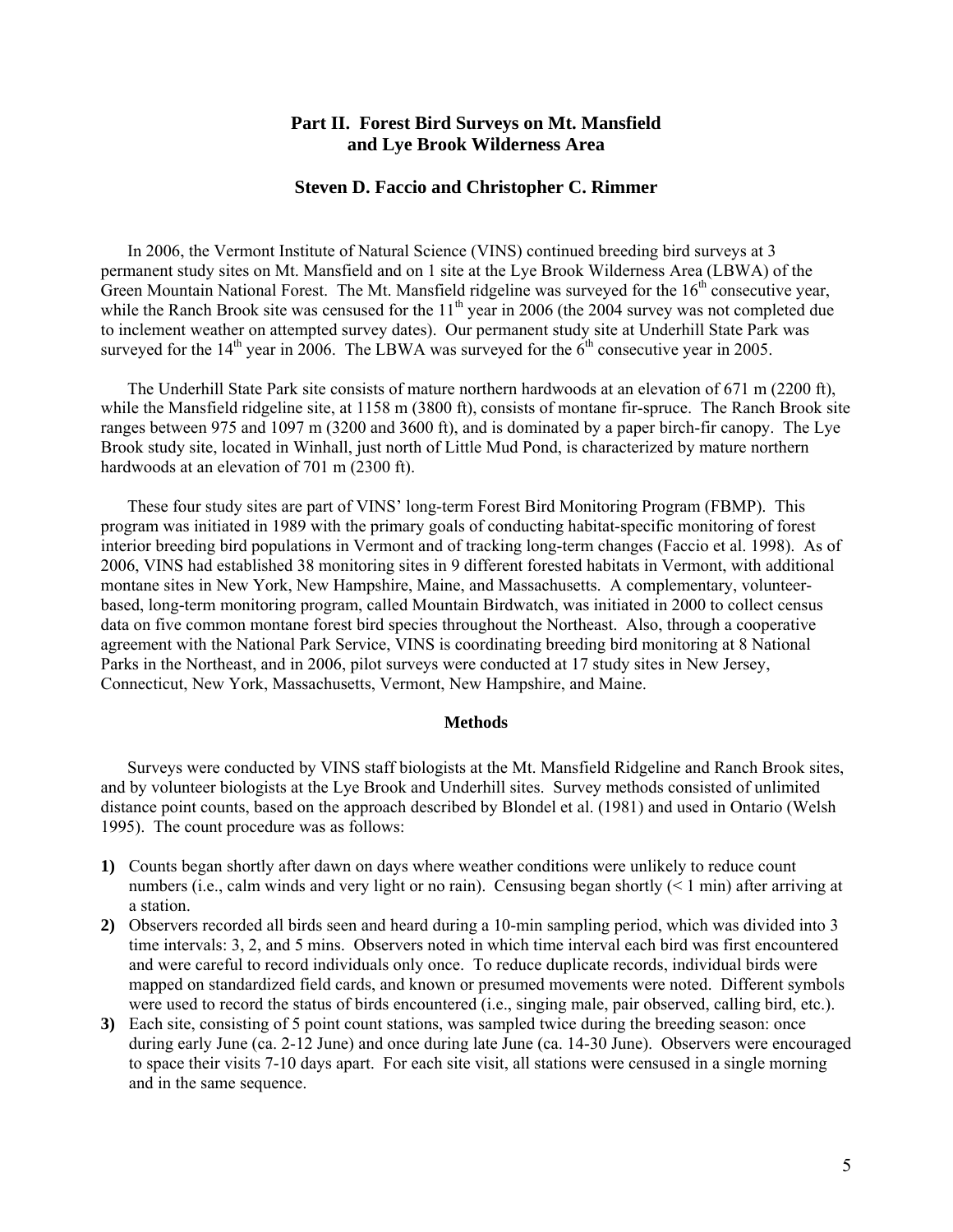Two separate analyses were conducted and are reported here. First, using simple linear regression, population trends were calculated for the 8 most commonly encountered species at the Mount Mansfield and Lye Brook study sites. For each species, the annual population trend was calculated by plotting the maximum count against year, and then calculating the mean annual rate of change of a linear trendline inserted through the points. Regression analyses were done using SYSTAT 10.2.

In addition, an overall population trend analysis was conducted utilizing the larger FBMP dataset. Point count data from 29 "low elevation" (<2,200 feet), hardwood-dominated forests, and 6 high elevation (>2,800 feet) montane-fir forests were analyzed over two time periods; 18 years (1989-2006 for low elevation sites), and 16 years (1991-2006) for montane-fir sites. In order for a species to be included in the trend analysis, a minimum of 20 individuals must have occurred on at least 6 low elevation study sites, and at least 4 individuals must have occurred on a minimum of 10 high elevation sites. Trend estimates were calculated using the program Estimating Equations, which produces an overall trend as a weighted average from trends seen on individual study sites. To account for observer bias, we only used data from the same observer in consecutive years at the same site. In addition, data were divided into subsets at sites where there were observer changes. In order to avoid type II errors (e.g. not detecting a trend when one may exist), alpha was set at *P*=0.10.

In summarizing data for both analyses, the maximum count for each species was used as the station estimate for each year. All birds seen or heard were each counted as 1 individual unless a family group or active nest was encountered, in which case they were scored as a breeding pair, or 2 individuals.

## **Results**

A combined total of 49 avian species was detected during breeding bird surveys at three study sites on Mt. Mansfield from 1991-2006. Species richness was similar at both montane forest sites, with 30 species detected at the Mansfield ridgeline and 31 at Ranch Brook. Surveys at Ranch Brook averaged a greater number of individuals and species per year than the higher elevation and more exposed Mansfield ridgeline site (Tables 1 and 2). Surveys at the mid-elevation, northern hardwood study sites at Underhill State Park and Lye Brook Wilderness showed similar species composition, with each site averaging just over 18 species per year (Tables 3 and 4).

## *Mount Mansfield*

On the Mt. Mansfield ridgeline plot in 2006, both species richness and numerical abundance were below the 16-year average, with 62 individuals of 13 species detected (Table 1). Of the 8 most commonly recorded species, half were below the 15-year average. Three species exhibited non-significant decreasing population trends, while 4 species showed non-significant increasing trends, and one (Dark-eyed Junco) showed no trend (Table 1). Bicknell's Thrush numbers increased for the second consecutive year, rebounding from the lowest count of 5 in 2004, to 8 in 2005 and 11 in 2006.

At the Ranch Brook study site in 2006, both species richness and numerical abundance were below the 10-year average, with 61 individuals of 15 species counted (Table 2). Among the 8 most common species, 4 were below the 10-year mean and 4 were above. Overall, 2 of these 8 species showed increasing trends, while 6 declined. The only significant population trend evident was for White-throated Sparrow, which declined at a rate of 6.60% per year  $(r^2 = 0.509; P = 0.014)$ . Bicknell's Thrush numbers dropped from a count of 8 in 2005, to 2 in 2006.

At Underhill State Park in 2006, both species richness and total number of individuals were above the 14-year average, with 81 individuals of 22 species detected (Table 3). Among the 8 most common species at the site, seven were above the 14-year mean, with counts of Black-throated Blue and Black-throated Green warblers the highest ever recorded at the site. Overall, 7 species showed increasing population trends, while Canada Warbler declined significantly over the period at 6.10% per year ( $r^2 = 0.587$ ,  $P = 0.001$ ). Among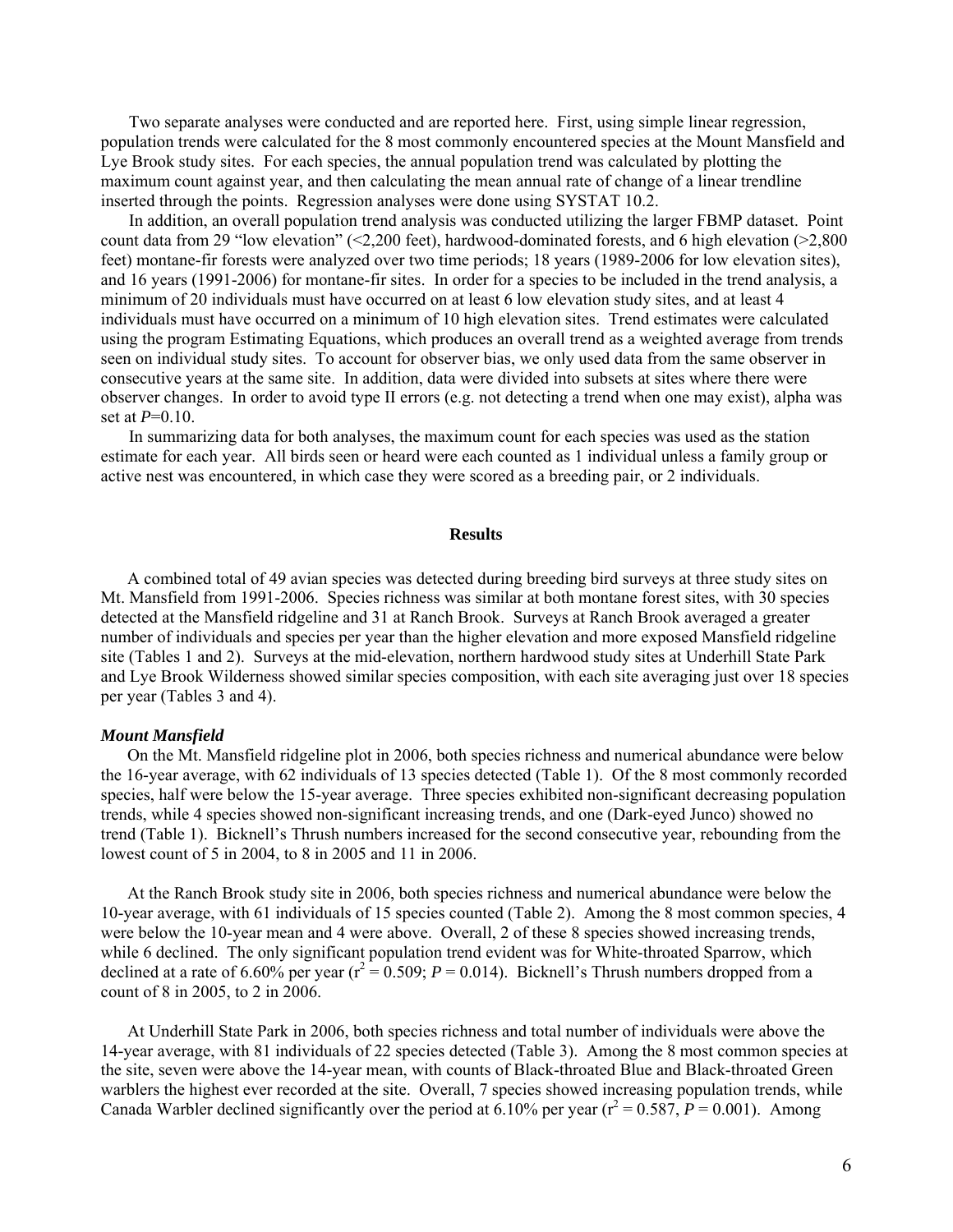positive trends, Black-throated Green Warbler increased at 10.40% annually  $(r^2 = 0.704, P = 0.0002)$ , and Black-throated Blue Warbler increased at 7.23% per year  $(r^2 = 0.262, P = 0.061)$ .

## *Lye Brook Wilderness*

Although the Lye Brook Wilderness site was apparently surveyed in 2006, data has yet to be submitted by the volunteer observer, despite repeated requests. We will include 2006 results in a subsequent report.

#### **Population Trend Analyses**

#### *Low Elevation Sites*

Trend estimates were produced for 46 species from low elevation forests. Of these, 25 (54%) species exhibited increasing trends, 4 (16%) of which were significant, while 21 (46%) species declined, 4 (19%) significantly (Table 5). Among the significant declines were 3 short-distance migrants, including Hermit Thrush declining at 6.3% annually (*P*=0.011), Blue-headed Vireo (-5.9%, *P*=0.089), and White-throated Sparrow (-4.6, P=0.096). Wood Thrush, a long-distance migrant, also declined significantly over the 18 year period at a rate of 6.0% per year (*P*=0.029) (Figure 1). Results from Vermont's 23 road-based Breeding Bird Survey routes corroborate 3 of these declines, with Hermit Thrush, Wood Thrush, and White-throat all declining significantly over the same time period (Sauer et al. 2006). As a group, short-distance migrants (consisting of 13 species) also showed a significant decline of 2.9% per year (*P*=0.062) (Figure 2).

The 4 species showing significantly increasing trends were not well-surveyed by the FBMP, and consequently our confidence in these results, along with their biological significance, is reduced. These included Baltimore Oriole (an edge species which was only found at 7 study sites at low densities), Common Yellowthroat (a wetland species that was abundant only at a handful of study sites in forested wetlands), and White-breasted Nuthatch (a resident species whose early breeding season likely reduced its detectability on FBMP counts) (Table 5). In addition, Tufted Titmouse, a relative newcomer to Vermont, showed a 12.4% annual increase during the 18-year period at 6 study sites located in the Champlain Valley, reflecting how this southern species has expanded it abundance and distribution in Vermont over the last 25 years.

## *High Elevation Sites*

Population trend estimates were produced for 20 species detected at high elevation montane-fir sites. Of these, 7 (35%) increased (none significantly), while 13 (65%) declined (Table 6). One species, Whitethroated Sparrow, declined significantly at a rate of 1.8% per year (*P*=0.10).

# **Discussion**

Ongoing, standardized bird surveys on Mt. Mansfield continue to show interesting patterns, and the population fluctuations evident for some species underscore the need for continued monitoring and development of a long-term database. The significant decline of White-throated Sparrow at the Ranch Brook site is corroborated by results from the larger FBMP dataset from both high and low elevation study sites. When combined with declines of 2 other short-distance migrants (Blue-headed Vireo and Hermit Thrush), as well as that migratory group as a whole, these results suggest that overwintering habitat may be limiting breeding populations. The majority of short-distance migrants breeding in Vermont overwinter in the southeastern U.S., from the mid-Atlantic states to the Gulf coast. Data from the U.S. Census Bureau indicate that the 6-state region from Virginia to Florida, had the largest population growth in the country between 1990 and 2000. While these data do not provide a direct link to bird declines, the habitat loss and fragmentation that would inevitably accompany such a population surge suggest that it may be a contributing factor.

Additionally, the long-term declines for Wood Thrush and Hermit Thrush from low elevation FBMP study sites are troubling. Several studies have shown a strong relationship between acid precipitation,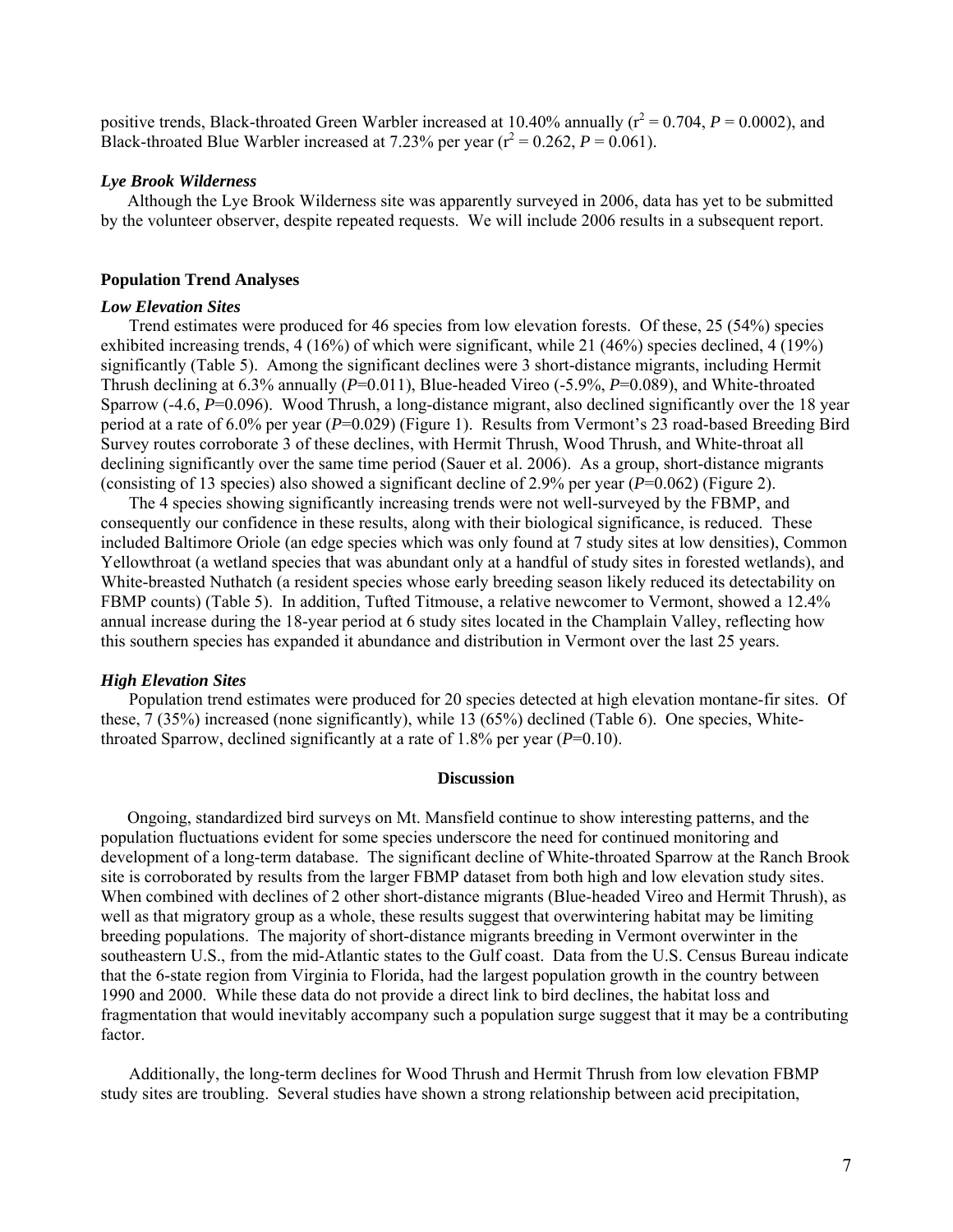calcium depletion in the soil, and steep declines of numerous European songbirds (Graveland et al. 1994, Graveland and Drent 1997). In the U.S., Hames et al. (2002) showed that Wood Thrush were less likely to attempt to breed at sites receiving highly acidic precipitation. Acid rain leaches calcium from the soil, thereby reducing the abundance of calcium-rich prey such as snails and millipedes, upon which many songbirds depend in order to obtain sufficient calcium for eggshell production.

The significant decline of Canada Warbler at the Underhill study continues to be of concern. Canada Warbler is a species of high conservation concern within the bioregion (Rich et al. 2004), and results from the North American Breeding Bird Survey indicate that it has exhibited significant population declines throughout the northeastern portion of its breeding range (Sauer et al. 2005). Although the species has declined at a rate of 6.7% annually on Vermont Forest Bird Monitoring sites between 1989-2006, the result is not statistically significant  $(P = 0.28$ ; Table 5).

The site-specific trend estimates presented for Mt. Mansfield study sites must be interpreted carefully as these are preliminary trends from a limited geographic sample with low power. Changes in survey counts may simply reflect natural fluctuations, variable detection rates, and/or a variety of dynamic factors, such as prey abundance, overwinter survival, and habitat change. Several years of additional data collection, their correlation with other VMC data, and comparison with census data from other ecologically similar sites will be necessary to elucidate meaningful population trends of various species at these sites.

## **Acknowledgements**

Many thanks to Alan Quackenbush for conducting bird surveys at the Lye Brook Wilderness Area and to Zoe Richards for conducting bird surveys at Underhill State Park.

## **Literature Cited**

- Blondel, J., C. Ferry, and B. Frochot. 1981. Point counts with unlimited distance. Pp. 414-420, *In* C. John Ralph and J. Michael Scott (Eds.). Estimating numbers of terrestrial birds. Studies in Avian Biology 6: 630pp.
- Faccio, S.D., C.C. Rimmer, and K.P. McFarland. 1998. Results of the Vermont Forest Bird Monitoring Program, 1989-1996. Northeastern Naturalist, 5(4): 293-312.
- Graveland, J. and R.H. Drent. 1997. Calcium Availability Limits Breeding Success of Passerines on Poor Soils. The Journal of Animal Ecology, 66: 279-288.
- Graveland, J., R. van der Wal, J. H. Vanbalen, and A. J. Vannoordwijk. 1994. Poor reproduction in forest passerines from decline of snail abundance on acidified soils. Nature 368: 446-448.
- Hames, R. S., K. V. Rosenberg, J. D. Lowe, S. E. Barker, and A. A. Dhondt. 2002. Adverse effects of acid rain on the distribution of the Wood Thrush in North America. Proceedings of the National Academy of Sciences 99:11235-11240.
- Rich, T.D., C. J. Beardmore, H. Berlanga, P. J. Blancher, M. S. W. Bradstreet, G. S. Butcher, D. W. Demarest, E. H. Dunn, W. C. Hunter, E. E. Inigo-Elias, J. A. Kennedy, A. M. Martell, A. O. Panjabi, D. N. Pashley, K. V. Rosenberg, C. M. Rustay, J. S. Wendt, and T. C. Will. 2004. Partners in Flight North American Landbird Conservation Plan. Cornell Lab of Ornithology, Ithaca, NY.
- Sauer, J. R., J. E. Hines, and J. Fallon. 2006. The North American Breeding Bird Survey, Results and Analysis 1966 - 2005. Version 2006.2, USGS Patuxent Wildlife Research Center, Laurel, MD.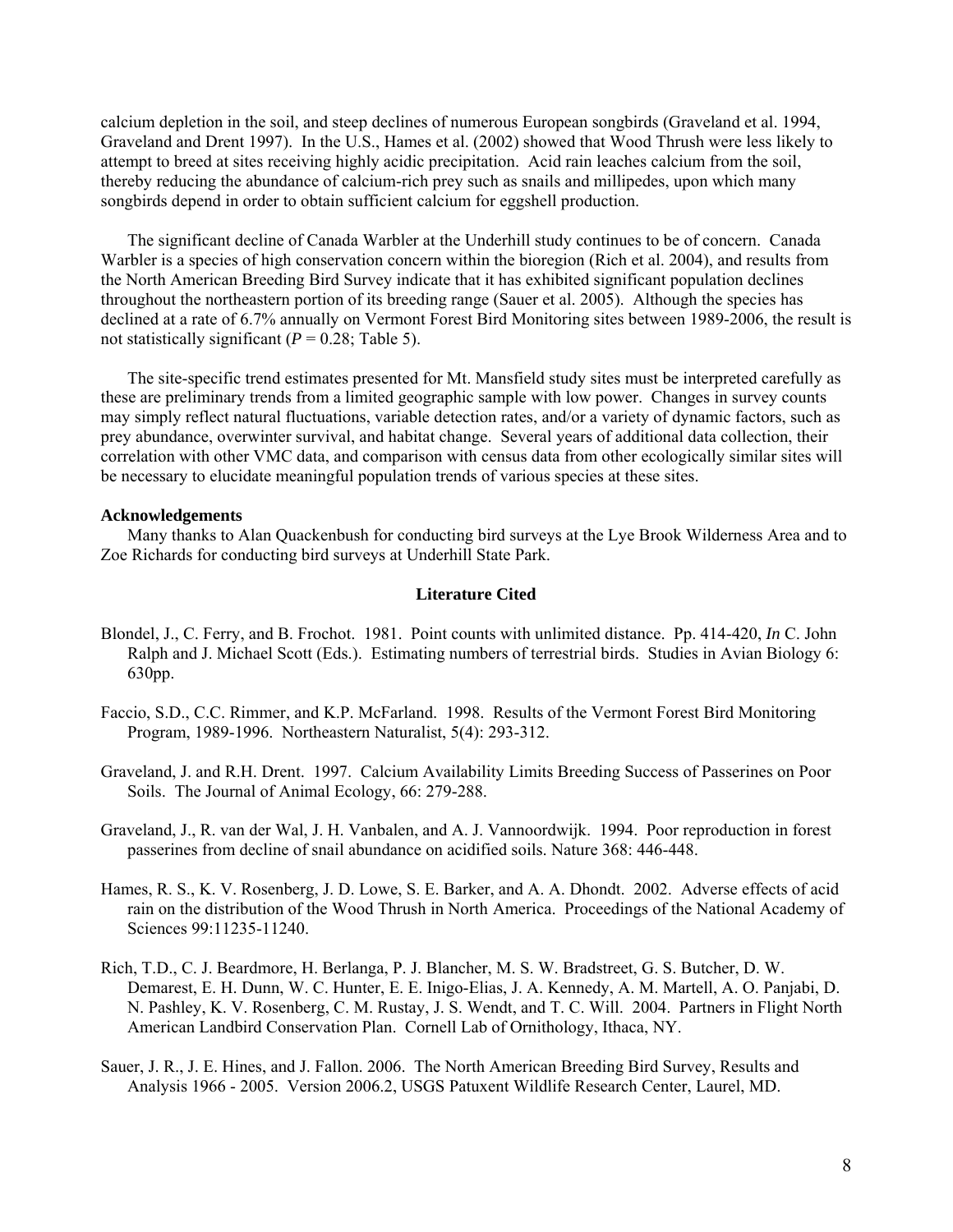Welsh, D.A. 1995. An overview of the Forest Bird Monitoring Program in Ontario, Canada. Pp. 93-97, *In* C.J. Ralph, J.R. Sauer, and S. Droege, (Eds.). Monitoring bird populations by point counts. General Technical Report PSW-GTR-149. Pacific Southwest Research Station, Forest Service, U.S. Dept. of Agriculture, Albany, CA. 181pp.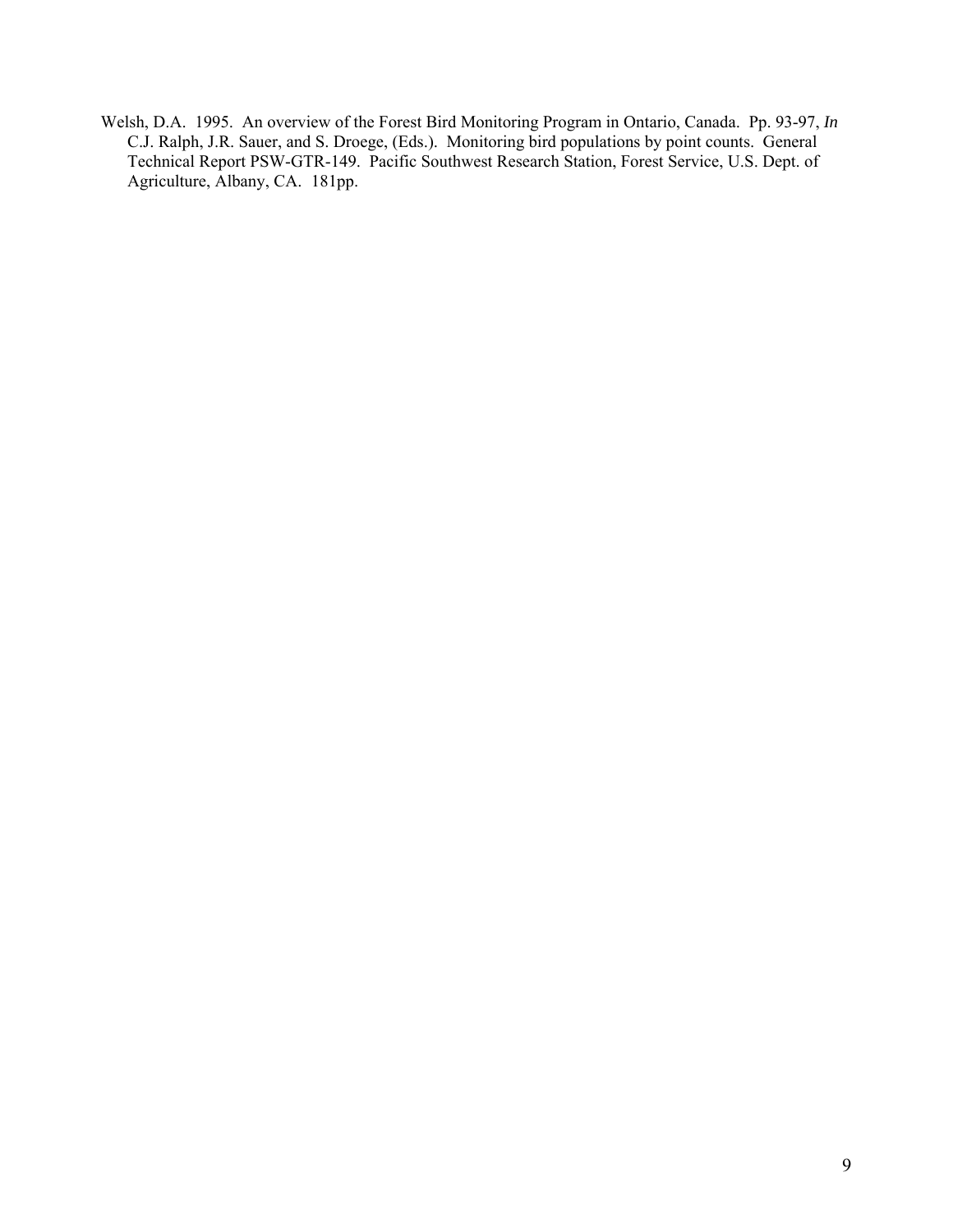Table 1. Maximum counts of individual birds, and population trends from linear regression analysis for the 8 most common species (bold type) at Mt. Mansfield Ridgeline, 1991-2006.

|                                     |                |                  |                |                  |                |                |                  |              |                         |                |                         |                         |                         |              |                         |                |             |                |       | Annual        |
|-------------------------------------|----------------|------------------|----------------|------------------|----------------|----------------|------------------|--------------|-------------------------|----------------|-------------------------|-------------------------|-------------------------|--------------|-------------------------|----------------|-------------|----------------|-------|---------------|
| <b>Common Name</b>                  | 91             | 92               | 93             | .94              | .95            | 96             | <b>'97</b>       | <b>'98</b>   | <b>99</b>               | $60^\circ$     | 61                      | $^{\circ}02$            | 63                      | 64           | $\cdot$ 05              | 66             | Mean        | <b>SD</b>      | $r^2$ | Trend $(\% )$ |
| Red Squirrel                        |                |                  |                |                  |                |                |                  |              |                         |                | $\mathbf{1}$            |                         |                         |              |                         |                | 0.06        | 0.06           |       |               |
| Sharp-shinned Hawk                  |                |                  |                |                  |                |                |                  |              |                         | 1              |                         |                         |                         |              |                         |                | 0.06        | 0.06           |       |               |
| Hairy Woodpecker                    |                |                  |                | $\mathbf{1}$     |                |                |                  |              |                         |                |                         |                         |                         |              |                         |                | 0.06        | 0.06           |       |               |
| Northern Flicker                    |                |                  | $\mathbf{1}$   |                  |                |                |                  |              |                         |                |                         |                         |                         |              |                         |                | 0.06        | 0.06           |       |               |
| Yellow-bellied Flycatcher           |                |                  | $\mathbf{1}$   |                  | $\mathbf{1}$   | $\overline{2}$ | 3                |              | $\mathbf{1}$            | $\mathbf{1}$   | $\mathbf{1}$            | 1                       | $\overline{2}$          | 1            |                         | 1              | 0.94        | 0.94           |       |               |
| Alder Flycatcher                    |                |                  |                |                  |                |                | $\mathbf{1}$     |              |                         |                |                         |                         |                         |              |                         |                | 0.06        | 0.06           |       |               |
| Red-eyed Vireo                      |                |                  |                |                  |                |                |                  |              | $\mathbf{1}$            |                |                         |                         |                         |              |                         |                | $0.06$ 0.06 |                |       |               |
| <b>Blue Jay</b>                     |                | 1                |                |                  |                |                |                  |              |                         |                |                         |                         |                         | 1            |                         | 1              | $0.19$ 0.19 |                |       |               |
| Common Raven                        |                |                  | $\mathbf{1}$   |                  |                | 1              |                  |              | 1                       | $\mathbf{1}$   |                         | $\mathbf{1}$            | 1                       | $\mathbf{1}$ |                         | $\overline{2}$ | 0.56        | 0.56           |       |               |
| <b>Red-breasted Nuthatch</b>        | $\mathbf{1}$   | $\overline{2}$   | 3              | 1                | 3              | $\mathbf{1}$   |                  | $\mathbf{1}$ | $\overline{2}$          |                | $\mathbf{1}$            |                         |                         |              | $\mathbf{1}$            |                | 1.00        | 1.00           |       |               |
| <b>Winter Wren</b>                  | 10             | 9                | $\overline{7}$ | 4                | 5              | $\overline{2}$ | $\boldsymbol{4}$ | 10           | 8                       | 4              | $\overline{\mathbf{4}}$ | 7                       | 3                       | 7            | 8                       | 12             | 6.50        | 6.50           | 0.01  | 0.87          |
| Golden-crowned Kinglet              |                |                  |                |                  |                |                |                  |              |                         | $\mathbf{1}$   |                         |                         |                         |              |                         |                | 0.06        | 0.06           |       |               |
| Ruby-crowned Kinglet                |                | $\overline{2}$   |                |                  | $\mathbf{1}$   |                |                  |              |                         |                |                         | 1                       | 1                       |              |                         |                | 0.31        | 0.31           |       |               |
| <b>Bicknell's Thrush</b>            | 6              | 15               | 11             | 8                | 10             | 11             | 9                | 9            | 8                       | 7              | 9                       | 9                       | 6                       | 5            | 8                       | 11             | 8.88        | 8.88 0.13      |       | $-1.74$       |
| <b>Swainson's Thrush</b>            | 3              | 8                | $\mathbf{1}$   | 1                | 3              | 6              | $\overline{7}$   | 5            | $\overline{\mathbf{4}}$ | 3              | 3                       | $\overline{2}$          | $\overline{2}$          | 1            | $\overline{2}$          | 5              |             | 3.50 3.50      | 0.06  | $-2.48$       |
| Hermit Thrush                       |                |                  |                |                  |                |                |                  |              |                         |                | $\mathbf{1}$            |                         | $\mathbf{1}$            |              |                         |                | 0.13        | 0.13           |       |               |
| American Robin                      | $\mathbf{1}$   | $\overline{4}$   | $\mathbf{1}$   | $\overline{c}$   | $\overline{2}$ | $\overline{2}$ | $\overline{2}$   | $\mathbf{1}$ | 1                       | 3              | $\overline{3}$          | $\overline{c}$          | 6                       | 3            | $\mathbf{1}$            | 3              | 2.31        | 2.31           |       |               |
| Cedar Waxwing                       |                | 1                | $\overline{4}$ |                  |                |                | 9                |              |                         |                |                         |                         |                         | $\mathbf{1}$ |                         |                | 0.94        | 0.94           |       |               |
| Nashville Warbler                   | $\overline{2}$ |                  |                |                  |                | $\overline{2}$ | 3                | $\mathbf{1}$ | $\mathbf{1}$            |                | $\mathbf{1}$            |                         | $\mathbf{1}$            |              |                         | $\mathbf{1}$   | 0.75        | 0.75           |       |               |
| Magnolia Warbler                    | $\mathbf{1}$   | $\overline{2}$   |                |                  |                | 3              | $\mathbf{1}$     | $\mathbf{1}$ |                         |                | $\mathbf{1}$            |                         | 3                       | $\mathbf{1}$ | $\overline{4}$          |                | 1.06        | 1.06           |       |               |
| <b>Yellow-rumped Warbler</b>        | 9              | 11               | 8              | 9                | 8              | 12             | 10               | 13           | 11                      | 9              | 11                      | 14                      | 10                      | 13           | 9                       | 9              | 10.38       | 10.3           | 0.07  | 0.96          |
| <b>Blackpoll Warbler</b>            | 8              | $\boldsymbol{9}$ | 9              | $\overline{7}$   | $\overline{7}$ | 15             | 10               | 10           | 9                       | 8              | 8                       | 3                       | 3                       | 9            | 8                       | 8              | 8.19        | 8.19           | 0.09  | $-1.75$       |
| Ovenbird                            |                |                  | $\mathbf{1}$   |                  |                |                |                  |              | $\mathbf{1}$            |                |                         |                         |                         |              |                         |                | 0.13        | 0.13           |       |               |
| Canada Warbler                      |                |                  |                |                  |                |                | $\mathbf{1}$     |              |                         |                |                         |                         |                         |              |                         |                | 0.06        | 0.06           |       |               |
| Lincoln's Sparrow                   | $\overline{2}$ |                  |                |                  |                | $\mathbf{1}$   |                  |              |                         |                |                         |                         |                         |              |                         |                | 0.19        | 0.19           |       |               |
| <b>White-throated Sparrow</b>       | 6              | 14               | 14             | 12               | 14             | 13             | 20               | 14           | 19                      | 14             | 18                      | 11                      | 13                      | 11           | 10                      | 14             | 13.56       | 13.5           | 0.01  | 0.46          |
| <b>Dark-eyed Junco</b>              | 3              | 9                | 6              | $\boldsymbol{2}$ | 5              | 5              | $\boldsymbol{9}$ | 8            | $\overline{7}$          | $\overline{2}$ | $\overline{7}$          | 6                       | 5                       | 7            | $\overline{\mathbf{4}}$ | 5              |             | 5.63 5.63 0.00 |       | 0             |
| <b>Purple Finch</b>                 | $\overline{2}$ | 4                | $\mathbf{1}$   | $\mathbf{2}$     | 3              | $\mathbf{2}$   | $\overline{2}$   | $\mathbf{1}$ | $\overline{\mathbf{4}}$ | $\mathbf{2}$   | 3                       | $\overline{\mathbf{4}}$ | $\overline{\mathbf{4}}$ | $\mathbf{2}$ | $\mathbf{1}$            | $\mathbf{2}$   | 2.44        | 2.44           | 0.00  | 0.28          |
| White-winged Crossbill              |                |                  |                |                  | 8              |                | $\mathbf{1}$     | $\mathbf{1}$ |                         |                |                         |                         |                         |              |                         |                | 0.63        | 0.63           |       |               |
| Pine Siskin                         |                | 1                |                |                  | $\mathbf{1}$   |                | $\overline{2}$   | $\mathbf{1}$ |                         |                | 11                      |                         |                         |              |                         |                | 1.00        | 1.00           |       |               |
| <b>Evening Grosbeak</b>             |                | $\overline{2}$   |                |                  |                |                |                  |              |                         |                |                         |                         |                         |              |                         |                | 0.13 0.13   |                |       |               |
| <b>Species Richness<sup>a</sup></b> | 13             | 16               | 15             | 11               | 14             | 15             | 17               | 14           | 15                      | 13             | 15                      | 12                      | 15                      | 14           | 11                      | 13             | 13.94       | 13.9           |       |               |
| Number of Individuals <sup>a</sup>  | 54             | 94               | 69             | 49               | 71             | 78             | 94               | 76           | 78                      | 56             | 80                      | 61                      | 61                      | 63           | 56                      | 62             | 67.94 67.9  |                |       |               |

<sup>a</sup> Does not include counts of Red Squirrel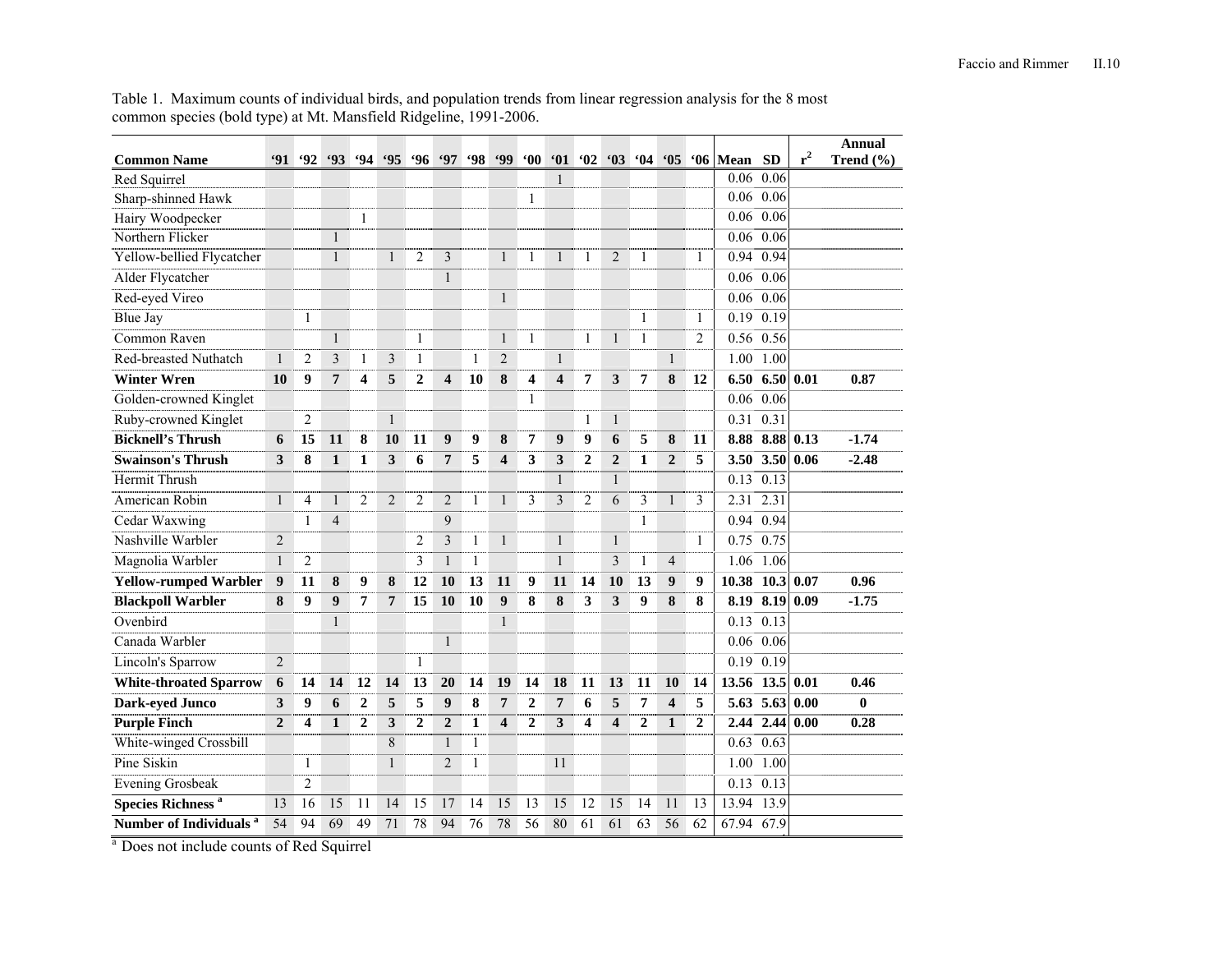| <b>Common Name</b>                 | .95                     | .96            | .97                     | 98             | <b>499</b>       | $60^\circ$              | 61             | $\cdot$ 02     | 63                      | 64 | 65             | <b>.06</b>     | Mean  | <b>SD</b> | $r^2$ | <b>Annual</b><br>Trend $(\% )$ |
|------------------------------------|-------------------------|----------------|-------------------------|----------------|------------------|-------------------------|----------------|----------------|-------------------------|----|----------------|----------------|-------|-----------|-------|--------------------------------|
| Red Squirrel                       |                         |                |                         |                | $\overline{4}$   |                         | 1              |                | 7                       |    |                |                | 1.09  | 2.30      |       |                                |
| Sharp-shinned Hawk                 |                         |                |                         | 1              |                  |                         |                |                |                         |    | $\mathbf{1}$   |                | 0.18  | 0.40      |       |                                |
| Mourning Dove                      |                         |                |                         |                |                  | 1                       | 1              |                |                         |    |                |                | 0.18  | 0.40      |       |                                |
| Ruby-throated Hummingbird          |                         |                |                         |                |                  | $\mathbf{1}$            |                |                |                         |    |                |                | 0.09  | 0.30      |       |                                |
| Hairy Woodpecker                   | $\mathbf{1}$            |                |                         |                |                  |                         |                |                |                         |    |                |                | 0.09  | 0.30      |       |                                |
| Pileated Woodpecker                |                         |                |                         |                |                  |                         | $\sqrt{2}$     |                |                         |    |                |                | 0.18  | 0.60      |       |                                |
| <b>Yellow-bellied Flycatcher</b>   | $\overline{\mathbf{4}}$ | 4              | $\overline{\mathbf{4}}$ | 3              | 3                | $\overline{\mathbf{4}}$ | $\overline{2}$ | 4              | $\overline{\mathbf{4}}$ |    | 3              | $\overline{2}$ | 3.36  | 0.81      | 0.256 | $-2.96$                        |
| <b>Blue-headed Vireo</b>           |                         |                |                         |                |                  |                         |                |                |                         |    |                | $\mathbf{1}$   | 0.09  | 0.30      |       |                                |
| Red-eyed Vireo                     |                         |                |                         | $\mathbf{1}$   |                  |                         |                |                |                         |    |                |                | 0.09  | 0.30      |       |                                |
| Blue Jay                           | $\overline{1}$          |                |                         |                |                  |                         |                |                |                         |    | $\mathbf{1}$   | $\mathbf{1}$   | 0.27  | 0.47      |       |                                |
| Common Raven                       |                         | $\overline{4}$ | 3                       | $\overline{4}$ |                  | $\overline{4}$          | $\overline{2}$ |                |                         |    |                |                | 1.55  | 1.86      |       |                                |
| <b>Black-capped Chickadee</b>      | $\mathbf{1}$            |                |                         |                |                  |                         |                |                |                         |    |                |                | 0.09  | 0.30      |       |                                |
| Red-breasted Nuthatch              | $\overline{7}$          |                | $\overline{2}$          |                | 6                |                         | $\overline{2}$ |                | $\overline{2}$          |    | $\overline{4}$ |                | 2.09  | 2.55      |       |                                |
| <b>Winter Wren</b>                 | 8                       | 3              | $\overline{7}$          | 10             | $\boldsymbol{9}$ | 10                      | 5              | 5              | 9                       |    | 10             | 11             | 7.91  | 2.59      | 0.186 | 5.40                           |
| Golden-crowned Kinglet             |                         |                |                         | $\mathbf{1}$   | 3                | $\mathbf{1}$            |                | 3              |                         |    | $\overline{2}$ | $\mathbf{1}$   | 1.00  | 1.18      |       |                                |
| Ruby-crowned Kinglet               | $\overline{\mathbf{3}}$ |                | 3                       |                |                  | 3                       |                |                | $\mathbf{1}$            |    | $\mathbf{1}$   | $\mathbf{1}$   | 1.09  | 1.30      |       |                                |
| <b>Bicknell's Thrush</b>           | 5                       | 6              | $\overline{7}$          | 5              | 5                | 6                       | $\overline{2}$ | 8              | $\mathbf{1}$            |    | 8              | $\overline{2}$ | 5.00  | 2.41      | 0.064 | $-3.46$                        |
| <b>Swainson's Thrush</b>           | 6                       | 15             | $\boldsymbol{9}$        | 5              | 3                | $\overline{\mathbf{4}}$ | 8              | 11             | 10                      |    | 8              | 5              | 7.64  | 3.53      | 0.014 | $-1.38$                        |
| Hermit Thrush                      | $\mathbf{1}$            |                | 3                       |                |                  |                         |                |                |                         |    |                |                | 0.36  | 0.92      |       |                                |
| American Robin                     |                         | 2              | $\overline{2}$          | $\overline{2}$ | $\mathbf{1}$     | $\mathbf{1}$            | $\mathbf{1}$   | 1              | $\mathfrak{Z}$          |    | $\overline{4}$ | 5              | 2.00  | 1.48      |       |                                |
| Cedar Waxwing                      |                         |                |                         | 1              |                  |                         | $\mathbf{1}$   |                |                         |    | $\mathbf{1}$   |                | 0.27  | 0.47      |       |                                |
| Nashville Warbler                  |                         | 1              | 3                       | $\overline{2}$ | $\mathbf{1}$     | 3                       |                | 3              | $\overline{4}$          |    | 3              | 2              | 2.00  | 1.34      |       |                                |
| Northern Parula                    |                         |                |                         |                |                  |                         |                |                | $\mathbf{1}$            |    |                |                | 0.09  | 0.30      |       |                                |
| Magnolia Warbler                   | $\overline{2}$          | $\overline{4}$ | $\overline{4}$          | $\overline{c}$ | 3                | 5                       | $\overline{4}$ | $\overline{2}$ | $\overline{4}$          |    | $\overline{2}$ | 3              | 3.18  | 1.08      |       |                                |
| <b>Black-throated Blue Warbler</b> | $\mathbf{1}$            |                |                         |                |                  |                         |                |                |                         |    |                |                | 0.09  | 0.30      |       |                                |
| <b>Yellow-rumped Warbler</b>       | 5                       | 6              | $\overline{\mathbf{4}}$ | 5              | 7                | 11                      | 9              | 11             | 8                       |    | 4              | 8              | 7.09  | 2.55      | 0.113 | 4.23                           |
| <b>Blackpoll Warbler</b>           | $\boldsymbol{9}$        | 9              | 15                      | 8              | 3                | 8                       | $\overline{7}$ | 8              | 8                       |    | 8              | 10             | 8.45  | 2.81      | 0.022 | -1.11                          |
| <b>White-throated Sparrow</b>      | 22                      | 11             | 12                      | 9              | 8                | 7                       | 7              | 10             | 10                      |    | 7              | 4              | 9.73  | 4.65      | 0.509 | $-6.60**$                      |
| <b>Dark-eyed Junco</b>             | 9                       | 5              | 3                       | $\overline{2}$ | 5                | $\overline{2}$          | 5              | 4              | $\overline{\mathbf{4}}$ |    | $\overline{7}$ | 5              | 4.73  | 2.10      | 0.000 | $-0.19$                        |
| Purple Finch                       | $\overline{2}$          | 1              | $\overline{4}$          | 4              | $\overline{2}$   | 4                       | $\overline{4}$ |                | 6                       |    |                |                | 2.45  | 2.07      |       |                                |
| White-winged Crossbill             | 8                       |                | 2                       |                | $\mathbf{1}$     |                         | 6              |                |                         |    |                |                | 1.55  | 2.81      |       |                                |
| Pine Siskin                        | 12                      |                | $\mathbf{1}$            |                | 7                |                         |                |                |                         |    |                |                | 1.82  | 3.97      |       |                                |
| <b>Species Richness a</b>          | 19                      | 13             | 18                      | 17             | 16               | 17                      | 18             | 12             | 15                      |    | 17             | 15             | 16.09 | 2.17      |       |                                |
| <b>Number of Individuals a</b>     | 107                     | 71             | 88                      | 65             | 67               | 75                      | 69             | 82             | 82                      |    | 74             | 61             | 76.45 | 12.96     |       |                                |

Table 2. Maximum counts of individual birds, and population trends from linear regression analysis for the 8 most common species (bold type) at Ranch Brook, 1995-2006. 

a Does not include counts of Red Squirrel

\*\*  $P = 0.014$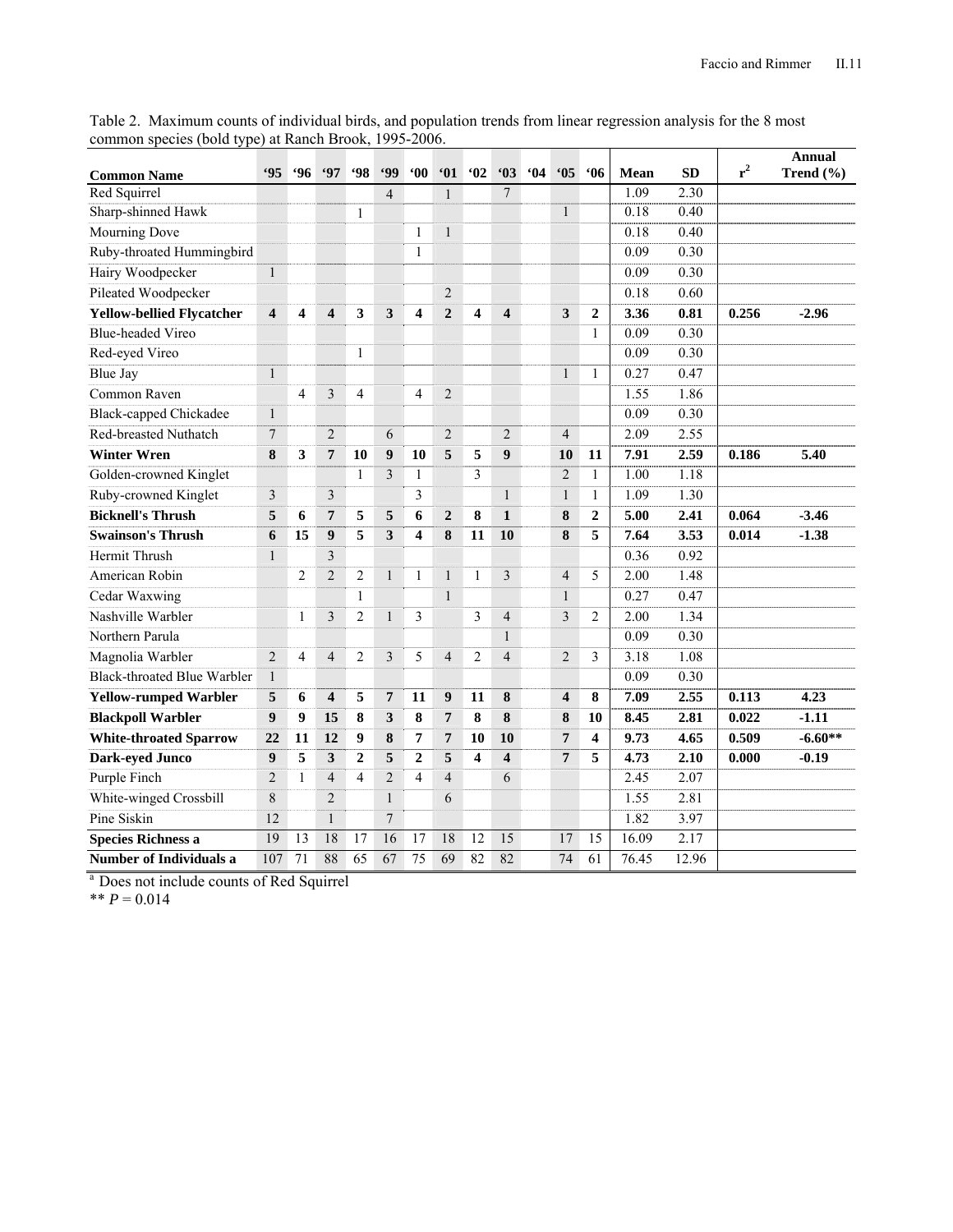Table 3. Maximum counts of individual birds, and population trends from linear regression analysis for the 8 most common species (bold type) at Underhill State Park, 1991-2006.

| <b>Common Name</b>             | 91                      | 92                      | 93                      | $\frac{6}{94}$ | 95                      | <b>96</b>      | 97                      | <b>98</b>               | <b>99</b>               | $^{\circ}00$            |                         |                |                         | $'01$ $'02$ $'03$ $'04$ $'05$ $'06$ |                         | Mean | <b>SD</b> | $r^2$ | Annual<br>Trend $(\% )$ |
|--------------------------------|-------------------------|-------------------------|-------------------------|----------------|-------------------------|----------------|-------------------------|-------------------------|-------------------------|-------------------------|-------------------------|----------------|-------------------------|-------------------------------------|-------------------------|------|-----------|-------|-------------------------|
| Eastern Chipmunk               |                         |                         |                         |                |                         |                | $\mathfrak{Z}$          |                         | 5                       |                         |                         |                | 1                       |                                     |                         | 0.64 | 1.50      |       |                         |
| Red Squirrel                   |                         |                         |                         |                |                         |                | $\mathbf{1}$            |                         | $\overline{\mathbf{3}}$ |                         | $\mathbf{1}$            |                |                         |                                     | 1                       | 0.43 | 0.85      |       |                         |
| Broad-winged Hawk              |                         |                         |                         |                |                         |                | $\mathbf{1}$            |                         |                         |                         |                         |                |                         |                                     |                         | 0.07 | 0.27      |       |                         |
| Mourning Dove                  |                         |                         |                         |                |                         |                |                         |                         | $\mathbf{1}$            |                         |                         |                | 1                       |                                     |                         | 0.14 | 0.36      |       |                         |
| Yellow-bellied Sapsucker       |                         | $\overline{2}$          |                         | $\mathbf{1}$   | $\mathbf{1}$            |                | $\mathbf{1}$            | 1                       | $\mathbf{1}$            |                         | $\overline{\mathbf{3}}$ |                | $\overline{2}$          |                                     | $\overline{2}$          | 1.00 | 0.96      |       |                         |
| Downy Woodpecker               |                         |                         |                         |                |                         |                | $\,1\,$                 |                         |                         |                         |                         |                |                         |                                     |                         | 0.07 | 0.27      |       |                         |
| Hairy Woodpecker               |                         |                         |                         | 1              |                         |                | $\mathbf{1}$            | 1                       | $\overline{2}$          |                         |                         |                |                         |                                     |                         | 0.36 | 0.63      |       |                         |
| Northern Flicker               |                         |                         | $\mathbf{1}$            |                |                         |                |                         |                         |                         |                         |                         |                |                         |                                     |                         | 0.07 | 0.27      |       |                         |
| Pileated Woodpecker            | $\overline{2}$          | 1                       | $\mathbf{1}$            |                |                         | 1              |                         |                         |                         |                         |                         |                |                         |                                     |                         | 0.36 | 0.63      |       |                         |
| Eastern Phoebe                 |                         |                         |                         |                |                         |                |                         |                         |                         |                         |                         | 1              |                         |                                     |                         | 0.07 | 0.27      |       |                         |
| <b>Blue-headed Vireo</b>       | $\mathbf{1}$            | $\overline{2}$          |                         |                |                         | 1              | $\mathbf{1}$            |                         |                         | $\mathbf{1}$            |                         |                | 1                       |                                     | $\overline{2}$          | 0.64 | 0.74      |       |                         |
| <b>Red-eyed Vireo</b>          | 3                       | $\overline{\mathbf{4}}$ | $\overline{\mathbf{4}}$ | 6              | 9                       | 8              | $\boldsymbol{7}$        | 6                       | 10                      | 8                       | 8                       | 7              | 5                       |                                     | 7                       | 6.57 | 2.03      | 0.183 | 3.65                    |
| <b>Blue Jay</b>                | $\overline{2}$          | $\mathbf{1}$            |                         | 1              |                         | $\overline{2}$ | $\overline{2}$          |                         | $\mathbf{1}$            | 1                       | $\overline{2}$          | 1              | 1                       |                                     |                         | 1.00 | 0.78      |       |                         |
| American Crow                  |                         |                         |                         |                |                         |                |                         |                         |                         |                         |                         |                |                         |                                     | -1                      | 0.07 | 0.27      |       |                         |
| Common Raven                   |                         |                         |                         | $\overline{4}$ | $\mathbf{1}$            |                |                         |                         | $\mathbf{1}$            |                         | $\mathbf{1}$            |                | 1                       |                                     |                         | 0.57 | 1.09      |       |                         |
| <b>Black-capped Chickadee</b>  |                         | 1                       | $\mathbf{1}$            |                | $\overline{2}$          | 3              | $\mathfrak{Z}$          |                         | 3                       | $\mathbf{1}$            | $\mathbf{1}$            |                |                         |                                     | $\overline{2}$          | 1.21 | 1.19      |       |                         |
| Red-breasted Nuthatch          |                         |                         |                         |                |                         |                | $\mathbf{1}$            |                         |                         |                         |                         |                |                         |                                     |                         | 0.07 | 0.27      |       |                         |
| White-breasted Nuthatch        |                         |                         |                         |                |                         |                | $\mathbf{1}$            |                         |                         |                         |                         |                | 1                       |                                     |                         | 0.14 | 0.36      |       |                         |
| <b>Brown Creeper</b>           |                         |                         |                         | 1              |                         |                |                         |                         | $\mathbf{1}$            | $\mathbf{1}$            |                         | $\mathbf{1}$   | 1                       |                                     | 1                       | 0.43 | 0.51      |       |                         |
| <b>Winter Wren</b>             |                         | 6                       | $\overline{2}$          | $\mathbf{1}$   | 5                       | 3              | $\overline{\mathbf{4}}$ | 6                       | $\overline{\mathbf{4}}$ | $\overline{\mathbf{4}}$ | $\mathbf{3}$            | 3              | 3                       |                                     | $\overline{\mathbf{4}}$ | 3.43 | 1.70      | 0.057 | 2.76                    |
| Golden-crowned Kinglet         |                         |                         |                         |                |                         |                |                         | $\mathbf{1}$            |                         |                         |                         |                |                         |                                     | $\mathbf{1}$            | 0.14 | 0.36      |       |                         |
| Veery                          | $\mathbf{1}$            | 1                       |                         |                |                         |                |                         |                         |                         | $\mathbf{1}$            |                         |                |                         |                                     |                         | 0.21 | 0.43      |       |                         |
| Swainson's Thrush              |                         | $\mathbf{1}$            |                         | $\overline{2}$ | $\overline{4}$          | $\mathfrak{Z}$ |                         | $\mathbf{1}$            | $\overline{4}$          | $\overline{2}$          | $\mathbf{2}$            |                |                         |                                     | $\mathbf{1}$            | 1.43 | 1.45      |       |                         |
| <b>Hermit Thrush</b>           |                         | $\overline{\mathbf{4}}$ | 1                       | 6              | $\overline{7}$          | 3              | $\overline{\mathbf{4}}$ | $\overline{\mathbf{4}}$ | $\overline{2}$          |                         | $\overline{\mathbf{4}}$ | 5              | $\overline{\mathbf{4}}$ |                                     | $\overline{\mathbf{4}}$ | 3.43 | 2.06      | 0.036 | 2.53                    |
| Wood Thrush                    | $\mathbf{1}$            | $\mathbf{1}$            |                         |                |                         |                |                         |                         |                         |                         |                         |                |                         |                                     |                         | 0.14 | 0.36      |       |                         |
| American Robin                 | $\mathbf{1}$            |                         |                         |                | 3                       | 3              | $\mathfrak{Z}$          | $\overline{4}$          | $\overline{c}$          | 1                       | $\mathbf{2}$            | $\mathbf{1}$   | $\overline{2}$          |                                     |                         | 1.57 | 1.34      |       |                         |
| Magnolia Warbler               | $\mathbf{1}$            |                         |                         |                | $\mathbf{1}$            |                |                         |                         |                         |                         |                         |                |                         |                                     | $\mathbf{1}$            | 0.21 | 0.43      |       |                         |
| <b>Black-th. Blue Warbler</b>  | $\overline{\mathbf{4}}$ | 9                       | 5                       | 6              | $\overline{\mathbf{7}}$ | 8              | 6                       | 5                       | 6                       | 5                       | 5                       | 5              | 11                      |                                     | 15                      | 6.93 | 3.00      | 0.262 | $7.23*$                 |
| Yellow-rumped Warbler          |                         |                         | $\overline{2}$          | $\overline{2}$ |                         | $\overline{2}$ | 3                       | 3                       | $\mathbf{1}$            | 1                       | 3                       | $\overline{2}$ |                         |                                     | 1                       | 1.43 | 1.16      |       |                         |
| <b>Black-th. Green Warbler</b> | 5                       | 7                       | 6                       | 7              | $\overline{7}$          | $\overline{7}$ | $\boldsymbol{9}$        | 5                       | 8                       | 10                      | 10                      | 8              | 13                      |                                     | 15                      | 8.36 | 2.87      | 0.704 | $10.40**$               |
| Blackburnian Warbler           |                         |                         |                         |                |                         |                |                         |                         |                         |                         | $\mathbf{1}$            | $\mathbf{1}$   |                         |                                     | $\mathbf{1}$            | 0.21 | 0.43      |       |                         |
| <b>Blackpoll Warbler</b>       |                         |                         |                         |                |                         | 1              | $\overline{2}$          |                         |                         |                         |                         |                |                         |                                     |                         | 0.21 | 0.58      |       |                         |
| Black-and-White Warbler        |                         | 3                       | $\overline{2}$          | $\overline{2}$ | $\overline{4}$          | $\overline{c}$ | $\mathfrak{Z}$          | $\overline{2}$          | $\mathbf{1}$            | 3                       | $\overline{4}$          | $\overline{2}$ | $\mathbf{1}$            |                                     | $\overline{2}$          | 2.21 | 1.12      |       |                         |
| American Redstart              |                         | 4                       |                         |                | $\mathbf{1}$            | 1              |                         |                         |                         |                         |                         |                |                         |                                     |                         | 0.43 | 1.09      |       |                         |

*cont.*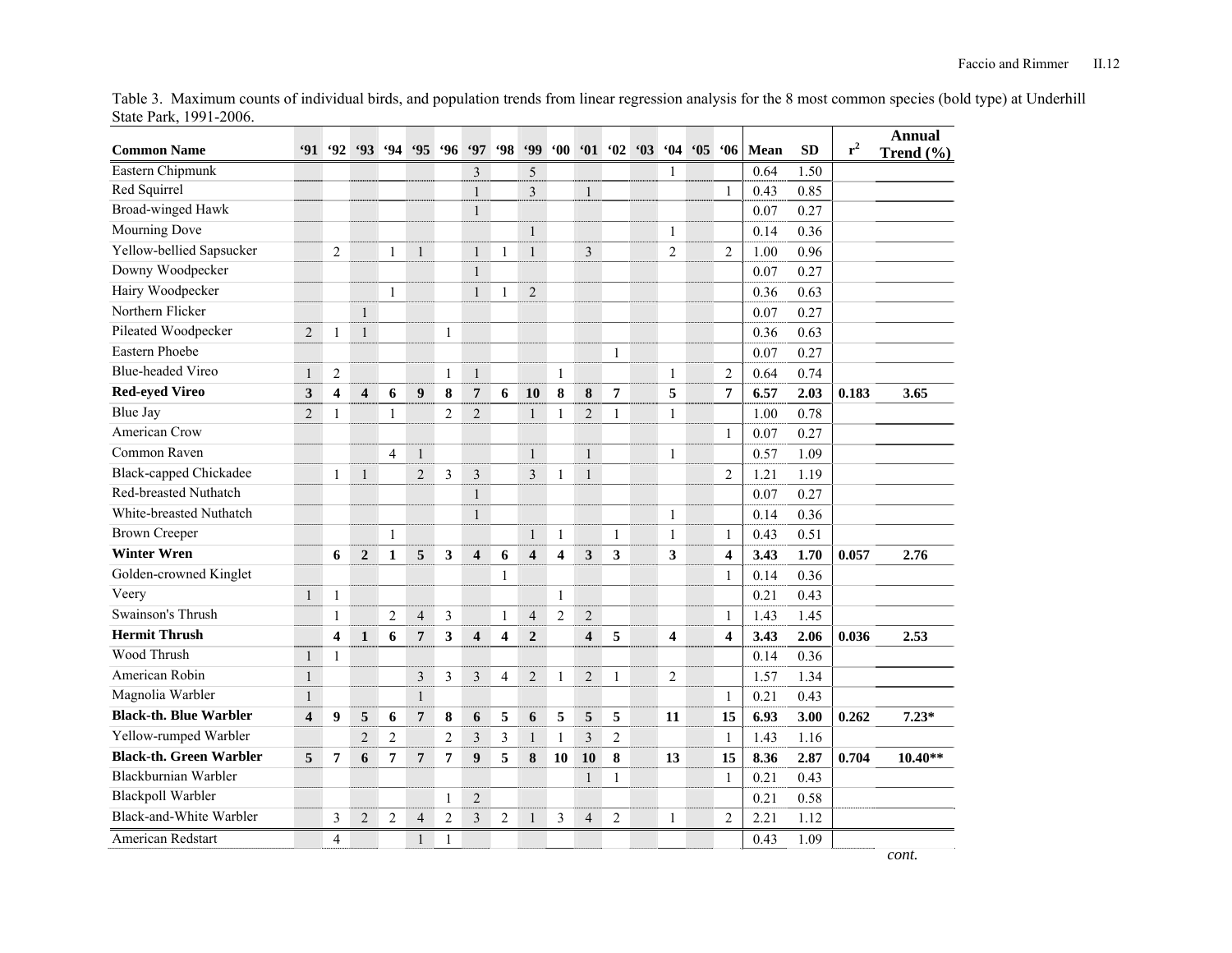| <b>Common Name</b>             | 91               | 92                      | 93 | .94 | $95^\circ$   | 96 | .97                     | <b>98</b>      | .99            | $60^\circ$ | 61                       | 62             | 63 | 64 | $^{\circ}05$ | <b>06</b> | Mean  | <b>SD</b> | ${\bf r}^2$ | Annual<br>Trend $(\% )$ |
|--------------------------------|------------------|-------------------------|----|-----|--------------|----|-------------------------|----------------|----------------|------------|--------------------------|----------------|----|----|--------------|-----------|-------|-----------|-------------|-------------------------|
| Ovenbird                       | $\boldsymbol{4}$ | 10                      | 11 | 11  | 13           | 12 | 12                      | 10             | 13             | 10         | 13                       | 6              |    | 11 |              | 11        | 10.50 | 2.59      | 0.038       | 1.09                    |
| Canada Warbler                 | 3                | $\overline{\mathbf{4}}$ | 4  | 6   | $\mathbf{2}$ | 4  | $\overline{\mathbf{4}}$ | $\overline{2}$ | $\overline{2}$ | 3          | $\overline{2}$           | $\overline{2}$ |    |    |              |           | 2.71  | 1.64      | 0.587       | $-6.10**$               |
| <b>Scarlet Tanager</b>         |                  |                         |    |     |              |    |                         |                |                |            |                          |                |    |    |              |           | 0.21  | 0.43      |             |                         |
| White-throated Sparrow         | $\overline{2}$   |                         | 2  |     |              |    | $\mathbf{1}$            |                |                |            |                          |                |    |    |              |           | 0.64  | 0.74      |             |                         |
| <b>Dark-eyed Junco</b>         |                  | 3                       | 1  | 3   | 4            | 3  | 5                       | $\mathbf{2}$   | $\mathbf{2}$   |            | $\overline{2}$           | 2              |    | 1  |              | 5         | 2.43  | 1.50      | 0.031       | 3.00                    |
| Rose-breasted Grosbeak         | $\overline{4}$   | 2                       |    |     | 3            |    | 2                       |                |                |            |                          |                |    |    |              |           | 1.07  | 1.27      |             |                         |
| Purple Finch                   |                  |                         |    |     |              |    |                         |                |                |            | $\mathbf{1}$<br>$\bf{1}$ |                |    |    |              |           | 0.29  | 0.47      |             |                         |
| White-winged Crossbill         |                  |                         |    |     |              |    |                         |                |                |            | $\overline{2}$           |                |    |    |              |           | 0.14  | 0.53      |             |                         |
| Pine Siskin                    |                  |                         |    |     |              |    |                         |                |                |            | $\mathbf{1}$             |                |    |    |              |           | 0.14  | 0.36      |             |                         |
| American Goldfinch             |                  |                         |    |     |              |    |                         |                |                |            |                          |                |    |    |              |           | 0.14  | 0.36      |             |                         |
| <b>Species Richness a</b>      | 15               | 19                      | 14 | 18  | 20           | 20 | 23                      | 16.            | 21             | 16         | 20                       | 16             |    | 17 |              | 22        | 18.36 | 2.76      |             |                         |
| <b>Number of Individuals a</b> | 35               | 66                      | 43 | 62  | 77           | 69 | 77                      | 54             | 67             | 53         | 70                       | 48             |    | 60 |              | 81        | 61.57 | 13.58     |             |                         |

<sup>a</sup> Does not include counts of Red Squirrel or Eastern Chipmunk

*\* P* = 0.061

\*\* *P* ≤ 0.001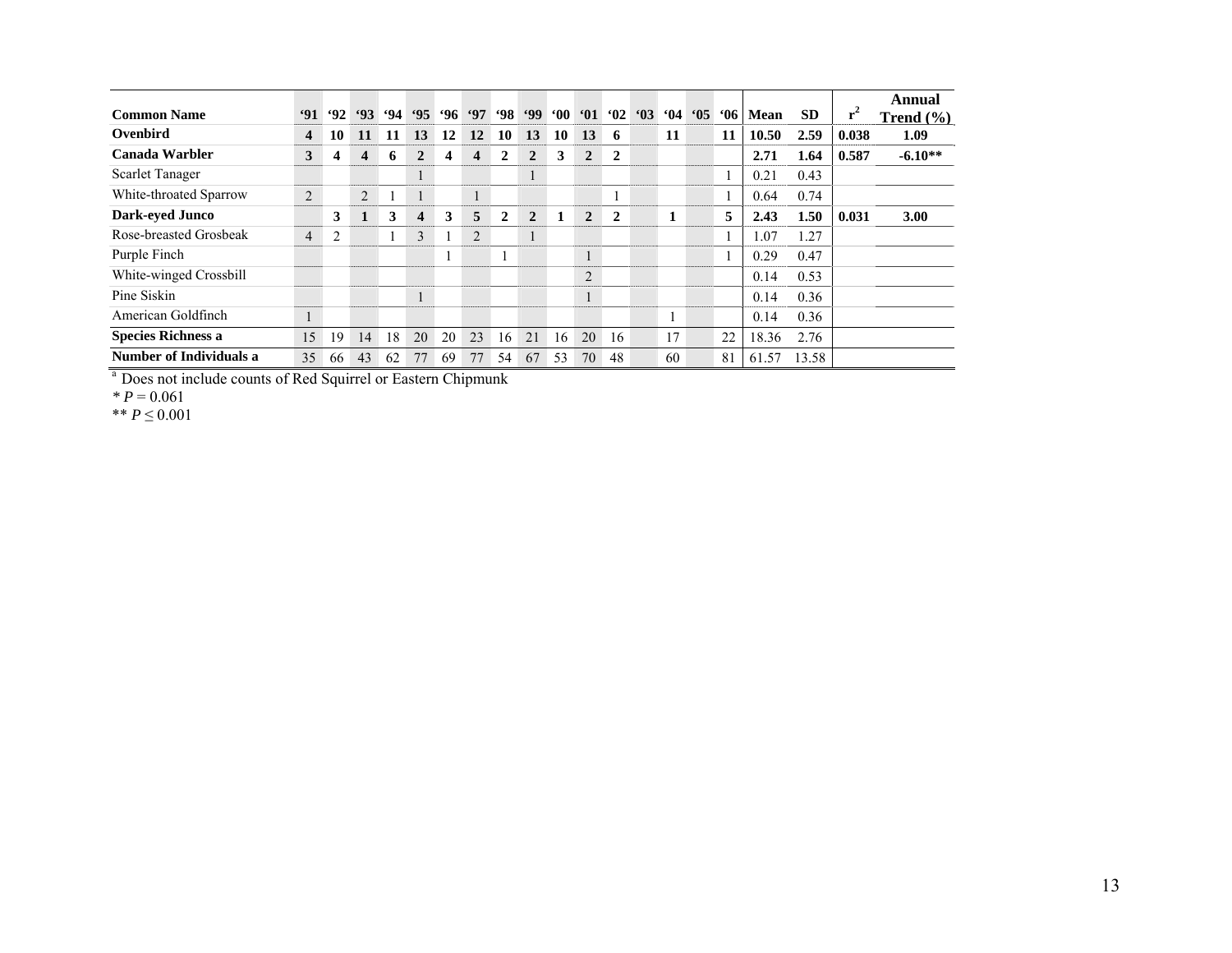Table 4. Maximum counts of individual birds, and population trends from linear regression analysis for the 8 most common species (bold type) at Lye Brook Wilderness Area, 2000-2005.

|                                     |                         |                  |                         |                |                         |                         |       |           |       | <b>Annual</b> |
|-------------------------------------|-------------------------|------------------|-------------------------|----------------|-------------------------|-------------------------|-------|-----------|-------|---------------|
| <b>Common Name</b>                  | 2000                    | 2001             | 2002                    | 2003           | 2004                    | 2005                    | Mean  | <b>SD</b> | $r^2$ | Trend $(\% )$ |
| Eastern Chipmunk                    | $\overline{2}$          |                  |                         | 1              |                         |                         | 0.75  | 0.96      |       |               |
| Red Squirrel                        | $\mathbf 1$             | 1                |                         |                |                         |                         | 0.50  | 0.58      |       |               |
| <b>Ruffed Grouse</b>                | $\mathbf{1}$            |                  |                         |                |                         | $\overline{2}$          | 0.50  | 0.84      |       |               |
| Mourning Dove                       |                         | $\mathbf{1}$     |                         |                |                         |                         | 0.17  | 0.41      |       |               |
| <b>Barred Owl</b>                   | $\mathbf{1}$            |                  |                         |                |                         |                         | 0.17  | 0.41      |       |               |
| Chimney Swift                       | $\overline{c}$          |                  |                         |                |                         |                         | 0.33  | 0.82      |       |               |
| <b>Yellow-bellied Sapsucker</b>     | 5                       | 6                |                         |                | $\overline{2}$          |                         | 2.17  | 2.71      | 0.531 | $-16.6$       |
| Downy Woodpecker                    | $\mathbf{1}$            |                  | $\mathbf{1}$            |                |                         |                         | 0.33  | 0.52      |       |               |
| Hairy Woodpecker                    | $\overline{2}$          | $\mathbf{1}$     | $\overline{2}$          |                |                         |                         | 0.83  | 0.98      |       |               |
| Unidentified Woodpecker             | $\overline{\mathbf{3}}$ |                  |                         |                |                         |                         | 0.50  | 1.22      |       |               |
| Pileated Woodpecker                 | $\mathbf 1$             |                  | $\overline{3}$          | 1              | $\overline{4}$          | 1                       | 1.67  | 1.51      |       |               |
| Eastern Wood-Pewee                  |                         |                  |                         | 1              |                         |                         | 0.17  | 0.41      |       |               |
| Least Flycatcher                    | $\overline{c}$          |                  |                         |                |                         |                         | 0.33  | 0.82      |       |               |
| Great Crested Flycatcher            |                         |                  |                         | $\mathbf{1}$   |                         |                         | 0.17  | 0.41      |       |               |
| <b>Blue-headed Vireo</b>            |                         | 1                | $\overline{4}$          | $\mathbf{1}$   |                         | 1                       | 1.17  | 1.47      |       |               |
| <b>Red-eyed Vireo</b>               | <b>10</b>               | 6                | $\boldsymbol{9}$        | 4              | 6                       | 6                       | 6.83  | 2.23      | 0.360 | $-7.09$       |
| <b>Blue Jay</b>                     |                         | $\overline{3}$   |                         | 1              |                         | 1                       | 0.83  | 1.17      |       |               |
| Common Raven                        |                         |                  |                         |                | $\mathbf{1}$            | $\mathbf{1}$            | 0.33  | 0.52      |       |               |
| <b>Black-capped Chickadee</b>       | $\mathbf{1}$            | $\mathbf{1}$     |                         | $\overline{2}$ |                         |                         | 0.67  | 0.82      |       |               |
| White-breasted Nuthatch             |                         |                  |                         |                |                         | 1                       | 0.17  | 0.41      |       |               |
| <b>Brown Creeper</b>                | $\mathbf 1$             |                  |                         |                |                         |                         | 0.17  | 0.41      |       |               |
| <b>Winter Wren</b>                  | 7                       |                  | $\mathbf{1}$            |                | 3                       | $\mathbf{1}$            | 2.00  | 2.68      | 0.192 | $-14.82$      |
| Ruby-crowned Kinglet                |                         |                  |                         |                |                         | $\mathbf{1}$            | 0.17  | 0.41      |       |               |
| Veery                               |                         |                  |                         |                | $\mathbf{1}$            |                         | 0.17  | 0.41      |       |               |
| Swainson's Thrush                   | $\overline{2}$          |                  | $\mathbf{1}$            | 3              | $\overline{c}$          |                         | 1.33  | 1.21      |       |               |
| <b>Hermit Thrush</b>                | 4                       | $\boldsymbol{2}$ | 6                       | 5              | $\overline{\mathbf{4}}$ | $\overline{\mathbf{4}}$ | 4.17  | 1.33      | 0.040 | 2.63          |
| American Robin                      | $\mathbf{1}$            |                  | $\mathbf{1}$            |                | 3                       |                         | 0.83  | 1.17      |       |               |
| Cedar Waxwing                       | $\mathbf{1}$            |                  |                         |                |                         |                         | 0.17  | 0.41      |       |               |
| Northern Parula                     |                         |                  |                         | 3              | $\mathbf{1}$            |                         | 0.67  | 1.21      |       |               |
| Magnolia Warbler                    | $\mathbf{1}$            |                  | 3                       |                |                         |                         | 0.67  | 1.21      |       |               |
| <b>Black-throated Blue Warbler</b>  | 9                       | 7                | 10                      | 9              | 8                       | 12                      | 9.17  | 1.72      | 0.278 | 4.58          |
| Yellow-rumped Warbler               | $\overline{2}$          | $\mathbf{1}$     |                         |                |                         | $\boldsymbol{0}$        | 0.50  | 0.84      |       |               |
| <b>Black-throated Green Warbler</b> | 8                       | 10               | $\overline{\mathbf{4}}$ | 6              | 8                       | 9                       | 7.50  | 2.17      | 0.001 | 0.21          |
| <b>Blackburnian Warbler</b>         | 5                       |                  |                         |                |                         |                         | 0.83  | 2.04      |       |               |
| American Redstart                   | $\overline{2}$          | $\mathbf{1}$     | $\overline{3}$          | $\mathbf{1}$   |                         | $\overline{4}$          | 1.83  | 1.47      |       |               |
| Ovenbird                            | 15                      | 13               | 19                      | 11             | 14                      | 13                      | 14.17 | 2.71      | 0.087 | $-2.41$       |
| Canada Warbler                      | $\mathbf{1}$            |                  |                         |                |                         |                         | 0.17  | 0.41      |       |               |
| <b>Scarlet Tanager</b>              | $\mathbf{1}$            |                  | $\mathfrak{Z}$          | 2              | $\overline{2}$          | $\overline{2}$          | 1.67  | 1.03      |       |               |
| White-throated Sparrow              | $\overline{2}$          |                  | $\overline{2}$          | $\overline{4}$ |                         | $\overline{2}$          | 1.67  | 1.51      |       |               |
| Dark-eyed Junco                     | $\boldsymbol{2}$        | $\mathbf{3}$     | $\mathbf{1}$            | $\mathbf{1}$   | $\mathbf{1}$            | $\overline{\mathbf{4}}$ | 2.00  | 1.26      | 0.029 | 4.29          |
| Rose-breasted Grosbeak              | $\mathbf{2}$            | 1                |                         |                |                         |                         | 0.50  | 0.84      |       |               |
| <b>Species Richness<sup>a</sup></b> | 28                      | 15               | 17                      | 17             | 16                      | 17                      | 18.33 | 4.80      |       |               |
| Number of Individuals <sup>a</sup>  | 126                     | 73               | 90                      | 57             | 60                      | 65                      | 68.50 | 15.60     |       |               |
|                                     |                         |                  |                         |                |                         |                         |       |           |       |               |

a Does not include counts of Red Squirrel or Eastern Chipmunk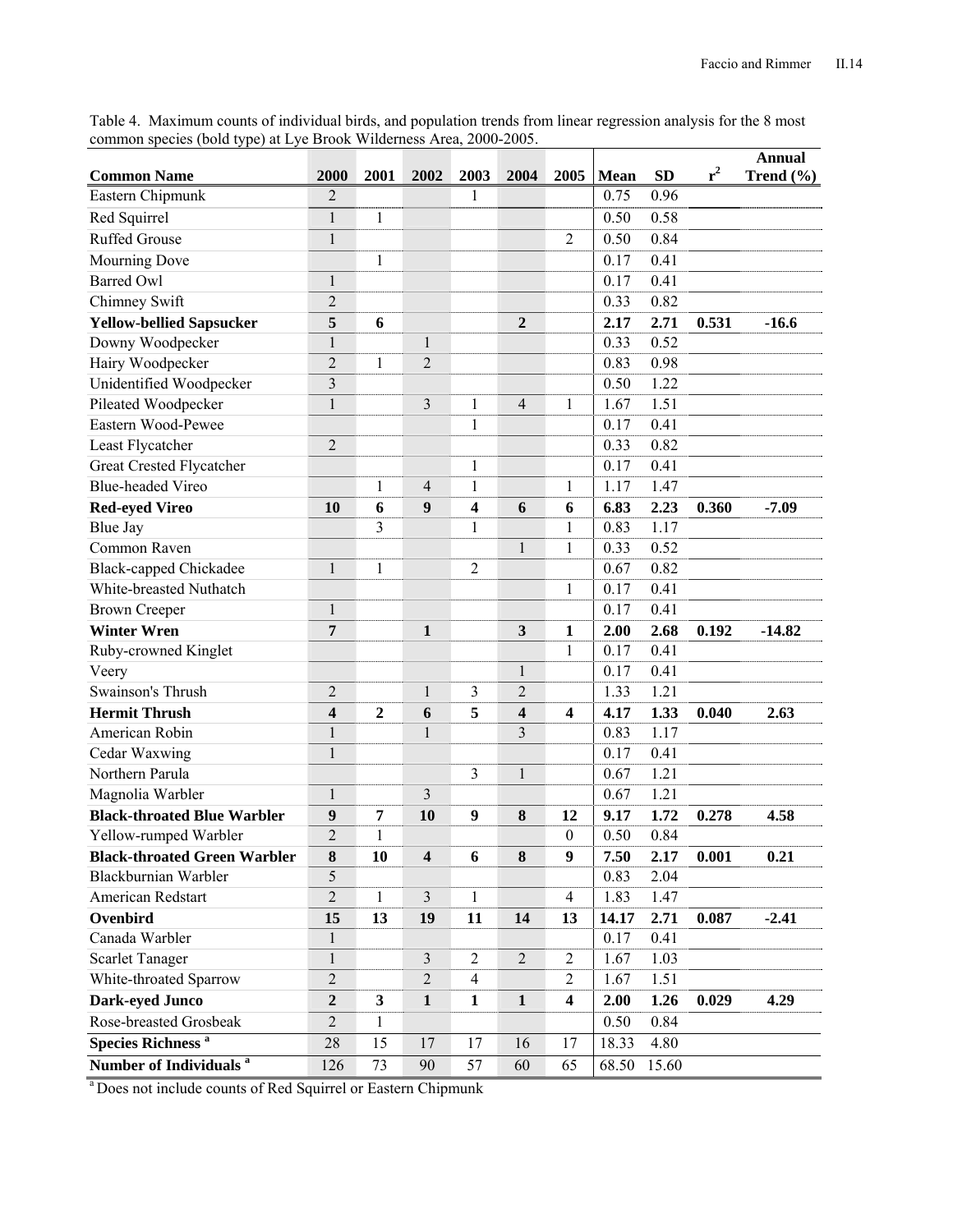| <b>Species</b>                      | <b>Number</b><br>of Sites | <b>Annual</b><br>Trend (%) | <b>Lower CI</b> | <b>Upper CI</b> |
|-------------------------------------|---------------------------|----------------------------|-----------------|-----------------|
| Mourning Dove                       | 10                        | 8.9                        | $-1.5$          | 20.5            |
| Yellow-bellied Sapsucker            | 23                        | $-0.5$                     | $-6.5$          | 5.9             |
| Downy Woodpecker                    | 16                        | $-0.4$                     | $-11.7$         | 12.4            |
| Hairy Woodpecker                    | 25                        | $-0.8$                     | $-8.6$          | 7.5             |
| Northern Flicker                    | $\overline{9}$            | $-10$                      | $-23.8$         | 6.3             |
| Pileated Woodpecker                 | 21                        | $-6.7$                     | $-16.8$         | 4.7             |
| Eastern Wood Pewee                  | 19                        | $-1.5$                     | $-9.2$          | 6.9             |
| Least Flycatcher                    | 10                        | $-9.5$                     | $-30.8$         | 18.4            |
| Great Crested Flycatcher            | 17                        | 0.9                        | $-15.0$         | 19.7            |
| <b>Blue-headed Vireo</b>            | 20                        | $-6.0*$                    | $-12.2$         | 0.7             |
| Red-eyed Vireo                      | 28                        | 0.8                        | $-2.9$          | 4.6             |
| Blue Jay                            | 28                        | 0.3                        | $-9.1$          | 10.6            |
| American Crow                       | 18                        | $-1.1$                     | $-18.0$         | 19.3            |
| Common Raven                        | 9                         | 5.0                        | $-10.1$         | 22.6            |
| <b>Black-capped Chickadee</b>       | 27                        | 2.7                        | $-6.7$          | 12.9            |
| <b>Eastern Tufted Titmouse</b>      | 6                         | $12.4**$                   | 5.1             | 20.1            |
| Red-breasted Nuthatch               | $\overline{8}$            | 0.0                        | $-11.4$         | 12.9            |
| <b>White-breasted Nuthatch</b>      | 22                        | $9.6**$                    | 3.7             | 15.8            |
| <b>Brown Creeper</b>                | 18                        | 1.5                        | $-10.4$         | 14.9            |
| Winter Wren                         | 22                        | 2.7                        | $-0.5$          | 5.9             |
| Veery                               | 22                        | $-4.4$                     | $-15.1$         | 7.6             |
| Swainson's Thrush                   | $\overline{7}$            | $-4.0$                     | $-11.8$         | 4.4             |
| <b>Hermit Thrush</b>                | 25                        | $-6.3**$                   | $-10.6$         | $-1.8$          |
| <b>Wood Thrush</b>                  | 17                        | $-6.0**$                   | $-10.7$         | $-1$            |
| American Robin                      | 24                        | 1.8                        | $-4.7$          | 8.8             |
| Cedar Waxwing                       | 12                        | 6.4                        | $-12.8$         | 29.9            |
| Northern Parula                     | 6                         | 5.3                        | $-17.4$         | 34.2            |
| Chestnut-sided Warbler              | 10                        | 5.8                        | $-5.4$          | 18.4            |
| <b>Black-throated Blue Warbler</b>  | 22                        | 2.0                        | $-7.7$          | 12.8            |
| Yellow-rumped Warbler               | 15                        | $-4.2$                     | $-15.9$         | 9.2             |
| <b>Black-throated Green Warbler</b> | 25                        | $-3.5$                     | $-8.8$          | 2.1             |
| Blackburnian Warbler                | 13                        | 5.5                        | $-7.1$          | 19.8            |
| Black-and-White Warbler             | 19                        | 6.4                        | $-4.9$          | 19.2            |
| American Redstart                   | 20                        | $-7.1$                     | $-15.5$         | $\overline{2}$  |
| Ovenbird                            | 28                        | $-1.5$                     | $-5$            | 2.2             |
| <b>Common Yellowthroat</b>          | 14                        | $10.5*$                    | $-1.2$          | 23.5            |
| Canada Warbler                      | 12                        | $-6.7$                     | $-17.6$         | 5.6             |
| <b>Scarlet Tanager</b>              | 27                        | 3.0                        | $-6.1$          | 13.1            |
| Song Sparrow                        | $\overline{7}$            | $2.\overline{2}$           | $-17.1$         | 26              |
| <b>White-throated Sparrow</b>       | 10                        | $-4.6*$                    | $-9.2$          | 0.4             |
| Dark-eyed Junco                     | 15                        | 6.7                        | $-1.3$          | 15.3            |
| Rose-breasted Grosbeak              | 22                        | $-4.9$                     | $-11.8$         | 2.5             |
| Red-winged Blackbird                | $\boldsymbol{7}$          | $-1.3$                     | $-26.4$         | 32.3            |
| Brown-headed Cowbird                | 6                         | $1.\overline{2}$           | $-9.9$          | 13.7            |
| <b>Baltimore Oriole</b>             | $\overline{7}$            | $38.2**$                   | 15.4            | 65.4            |
| American Goldfinch                  | 10                        | 3.7                        | $-10.7$         | 20.6            |

Table 5. Population trends of 46 breeding birds at low elevation sites from Vermont FBMP data, 1989-2006. Species in boldface type indicate significant trends at *P*≤0.10.

 $\sqrt{\frac{P}{P}} < 0.10$ 

\*\* *P* <0.03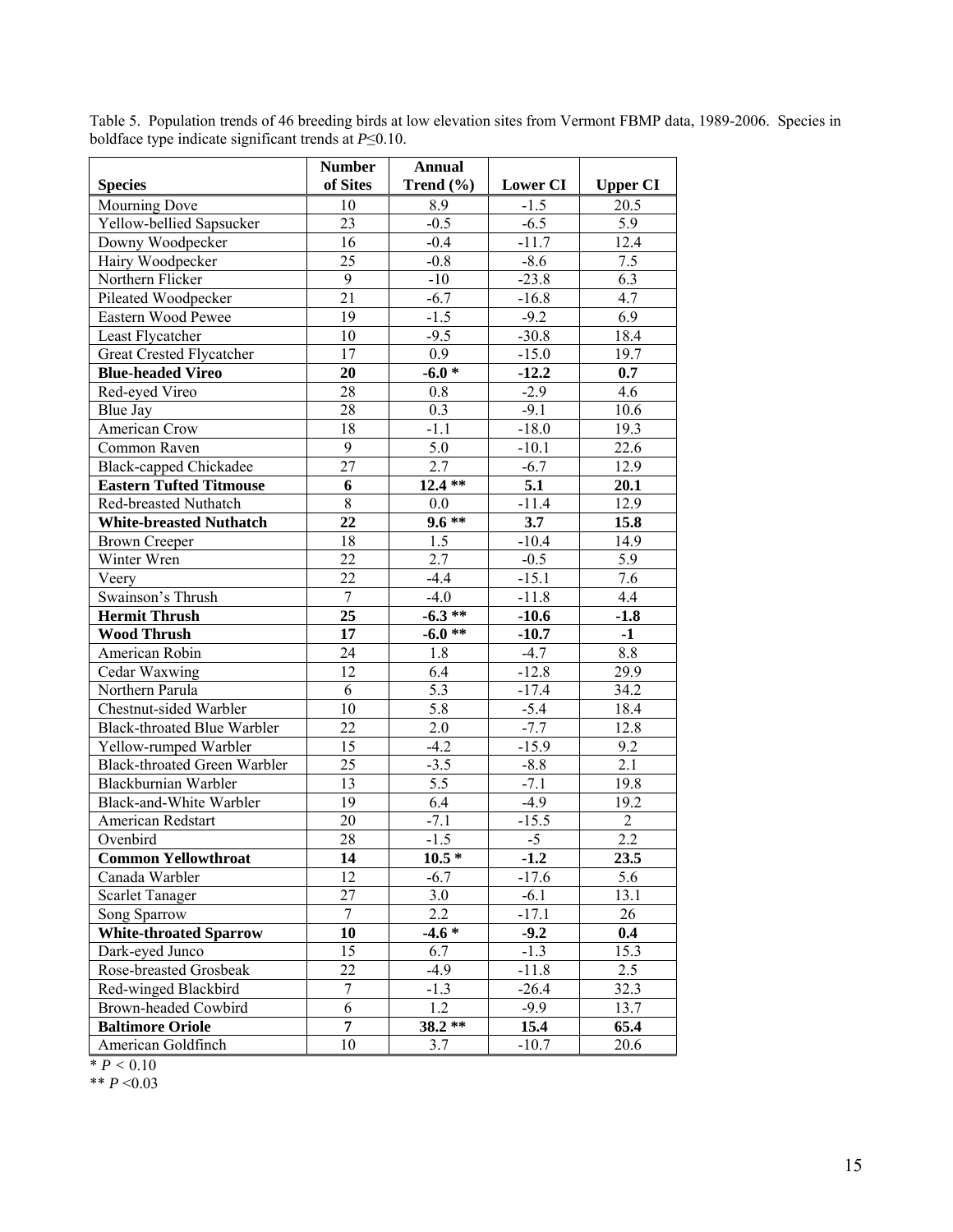|                               | <b>Number</b>  | <b>Annual</b>  |                 |                  |
|-------------------------------|----------------|----------------|-----------------|------------------|
| <b>Species</b>                | of Sites       | Change $(\% )$ | <b>Lower CI</b> | <b>Upper CI</b>  |
| <b>Mourning Dove</b>          | 4              | 3.9            | $-40.4$         | 81.3             |
| Yellow-bellied Flycatcher     | 5              | 0.1            | $-3.5$          | 3.4              |
| Blue Jay                      | 6              | 3.6            | $-17.4$         | 30.0             |
| Common Raven                  | $\overline{5}$ | $-4.0$         | $-34.1$         | 39.8             |
| <b>Black-capped Chickadee</b> | $\overline{4}$ | $-24.6$        | $-48.2$         | 9.7              |
| Red-breasted Nuthatch         | 6              | $-8.0$         | $-17.9$         | 3.1              |
| Winter Wren                   | 6              | 2.2            | $-2.5$          | 7.2              |
| Golden-crowned Kinglet        | $\overline{4}$ | 6.3            | $-4.4$          | 18.1             |
| Ruby-crowned Kinglet          | $\overline{4}$ | $-9.2$         | $-28.5$         | 15.2             |
| Bicknell's Thrush             | 5              | $-1.8$         | $-13.3$         | 11.1             |
| Swainson's Thrush             | 6              | 5.6            | $-6.3$          | 19.0             |
| Hermit Thrush                 | 5              | $-8.8$         | $-28.2$         | 15.9             |
| American Robin                | 5              | 2.9            | $-0.9$          | 6.9              |
| Nashville Warbler             | 6              | $-8.8$         | $-18.6$         | 2.2              |
| Magnolia Warbler              | 6              | $-3.5$         | $-10.3$         | 3.8              |
| Yellow-rumped Warbler         | 6              | $-1.5$         | $-4.4$          | 1.5              |
| <b>Blackpoll Warbler</b>      | 5              | $-0.6$         | $-3.2$          | 2.0              |
| <b>White-throated Sparrow</b> | 6              | $-1.8*$        | $-3.6$          | $\boldsymbol{0}$ |
| Dark-eyed Junco               | 6              | $-2.2$         | $-8.1$          | 4.0              |
| Purple Finch                  | 6              | $-3.7$         | $-15.7$         | 9.9              |

Table 6. Population trends of 20 breeding birds at montane-fir sites from Vermont FBMP data, 1991-2006. Species in boldface type indicate significant trends at *P*≤0.10.

\* *P =*0.10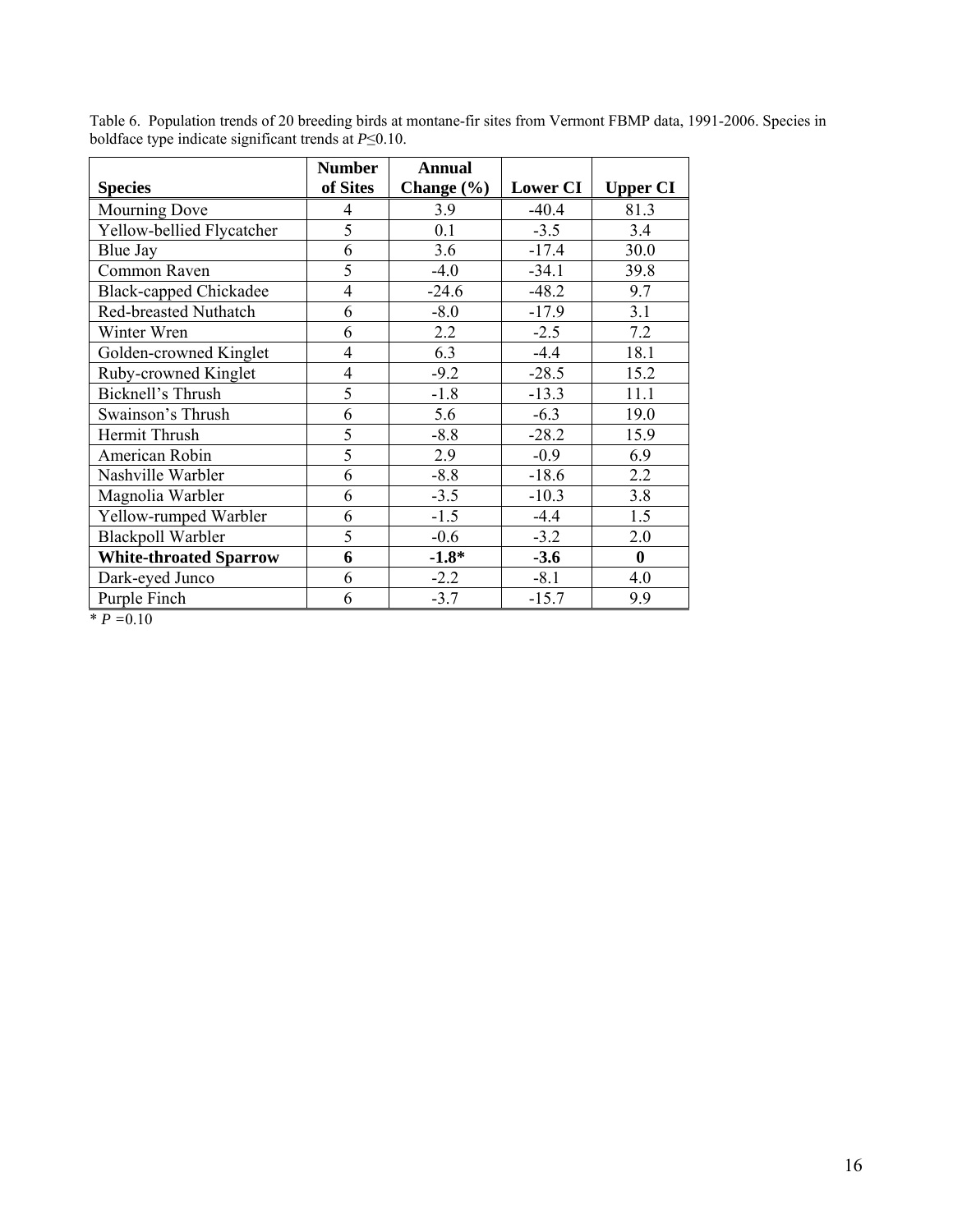

Figure 1. Population trends of four declining species from Vermont FBMP data, 1989-2006.



Figure 2. Population trend of 13 species of short-distance migrants from Vermont FBMP data, 1989-2006.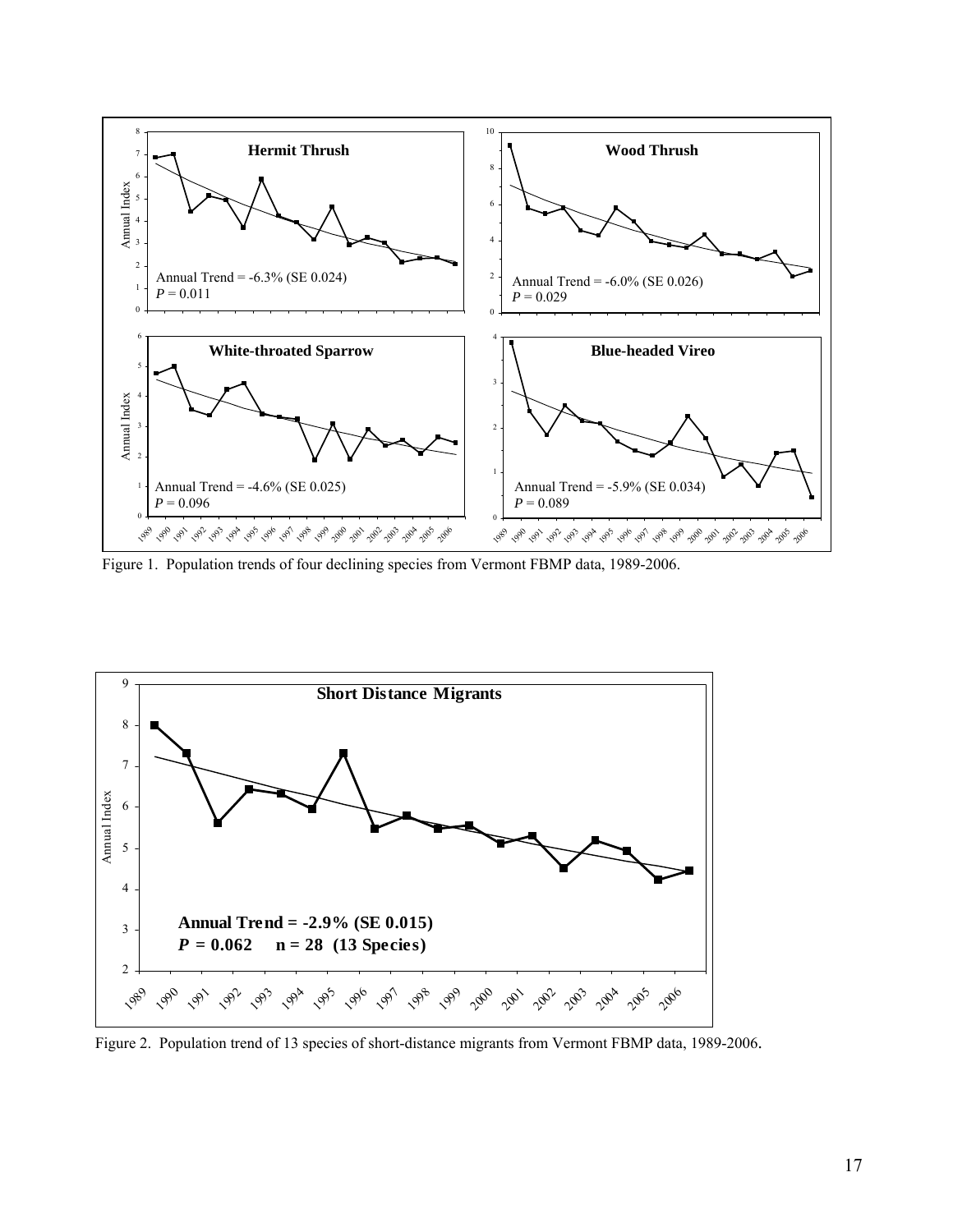# **Part III. Mercury Burdens in Amphibians from Mt. Mansfield and Stratton Mountain**

## **Steven D. Faccio**

In 2006, VINS conducted pilot sampling to determine the mercury (Hg) burdens in terrestrial Redback Salamanders along an elevational gradient on Mt. Mansfield and Stratton Mountain, and in Wood Frog tadpoles from the summit of Stratton Mountain. It is well established that elevated levels of atmospheric mercury (Hg) deposition and methylmercury (MeHg) bioavailability in the northeastern United States influence wildlife populations (Evers and Clair 2005, Driscoll et al. 2007). Although investigations have primarily focused on freshwater ecosystems where converted MeHg biomagnifies through the aquatic foodweb (Bank et al. 2005, Chen et al. 2005), Rimmer et al. (2005) demonstrated that Hg was prevalent in strictly terrestrial, insectivorous montane songbirds, as well as in a variety of insects and spiders sampled in montane-fir forests on Mt. Mansfield and Stratton Mountain (C. Rimmer et al. unpublished data). Mercury loading is significantly (2–5x) higher in montane areas of the Northeast than in surrounding low elevation areas (Lawson, 1999; Miller et al., 2005) due to pollutant-laden cloud water that frequently bathes montane forests, acidic soil conditions, and other local and regional factors. The goals of this pilot project were to determine the baseline levels of Hg in a completely terrestrial amphibian species (Redback Salamander) along an elevational gradient from hardwood forest to montane-fir forest, and determine baseline Hg burdens in a pool-breeding amphibian (Wood Frog) from montane-fir habitat.

#### **Methods**

 Active searches for Redback Salamanders were conducted in forested habitat on Stratton Mountain and Mt. Mansfield by turning over objects (logs, rocks, etc) where salamanders often hide. All salamanders were captured by hand and placed in a moistened plastic bag and measured (snout-to-vent, and total length). A tissue sample for Hg analysis was collected from each individual by clipping a small ( $\sim$  5mm) portion of their tail tip using surgical scissors. Mercury levels in salamander tail tips have been shown to provide a good correlation with whole body Hg burdens (D. Evers, personal comm.). Salamanders were then immediately released at their point of capture. Wood Frog tadpoles were collected using a dipnet from a small breeding pool at the summit of Stratton Mountain (3,928 feet elevation) and measured (snout-to-vent, and total length). All samples were immediately stored in Whirl-pak sample bags and zip locks, then frozen to prevent dehydration. Each sampling location was spatially referenced using GPS, and forest cover type was noted. Once all samples were obtained they were shipped overnight to the Texas A&M Trace Element Research Lab for mercury analysis.

#### **Results and Discussion**

 A total of 32 Redback Salamanders (20 from Mt. Mansfield, 12 from Stratton) and 6 Wood Frog tadpoles from Stratton Mt. were sampled (Figure 1). Overall, the mean Hg level was higher in Wood Frogs  $(0.193$  ppm dry  $\pm 0.032$  SD; range = 0.149-0.228) than in salamanders (0.098 ppm  $\pm 0.033$  SD; range = 0.059-0.206). Redback Salamander Hg burdens averaged slightly higher in montane-fir forests (0.108  $\pm$ 0.038 ppm;  $n=13$ ) than in northern hardwoods (0.088  $\pm$ 0.021 ppm; n=15), and a weak but increasing trend of Hg accumulation was evident along an elevational gradient from 2,100 to 3,600 feet (Figure 2). In addition, salamanders from Stratton had slightly higher mean Hg burdens than those from Mansfield (Figure 3), a pattern that is also evident in Bicknell's Thrush feather and blood samples (Rimmer et al. 2005).

 Hg burdens in terrestrial Redback Salamanders from Mansfield and Stratton are comparable to blood Hg levels (0.11 ±0.04 ppm) taken from Bicknell's Thrush at the same study sites (Rimmer et al. 2005). The invertebrate diet of both species likely contributes to their susceptibility to mercury bioaccumulation, but thrushes occupy a higher trophic level and might be expected to accumulate higher mercury burdens. However, Redback Salamanders live and forage in moist soils, often near stream edges where total sediment Hg and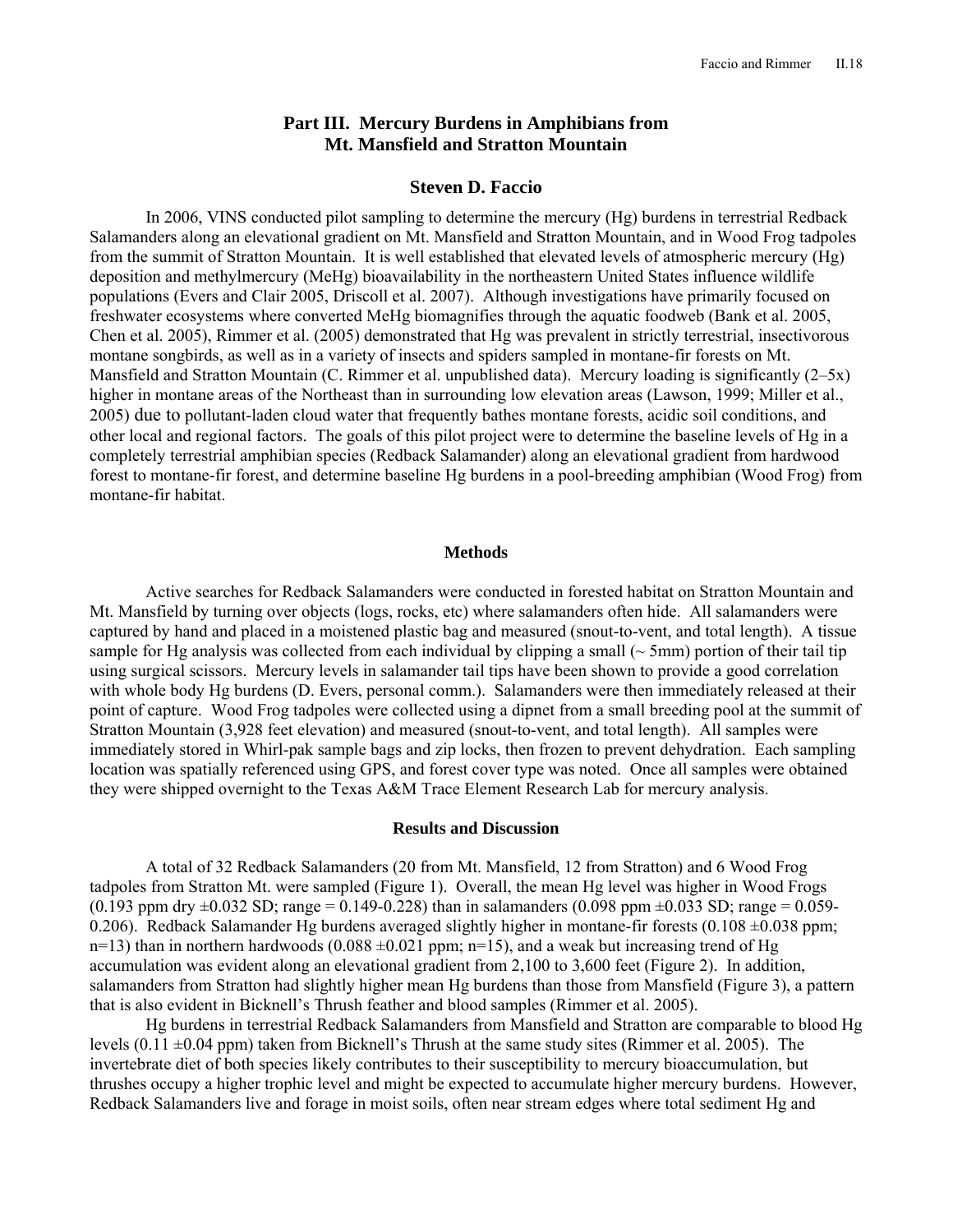MeHg levels are highest (Morel et al., 1998). Hg burdens in Wood Frog tadpoles however, are comparatively high, and owing to their herbivorous diet, are likely due to female Wood Frogs depurating Hg during egg-laying. Further sampling of adult Wood Frogs would help better understand mercury burdens in this species, and whether Hg sequestering during egg deposition is occurring. The results presented here must be evaluated in light of the small samples sizes involved. We recommend that additional sampling of amphibians along an elevational gradient, as well as within and outside of ski areas should be undertaken. These data will provide a more complete picture of atmospheric Hg deposition and bioaccumulation among terrestrial and aquatic species in montane forests.

## **Literature Cited**

- Bank M.S., C.S. Loftin, and R.E. Jung. 2005. Mercury bioaccumulation in northern two-lined salamanders from streams in the northeastern United States. Ecotoxicology 14: 181–191.
- Chen C.Y., R.S. Stemberger, N.C. Kamman, B.M. Mayes, and C.L. Folt. 2005. Patterns of Hg bioaccumulation and transfer in aquatic food webs across multilake studies in the Northeast US. Ecotoxicology 14: 135– 147.
- Driscoll C.T., Y-J. Han, C.Y. Chen, D.C. Evers, K.F. Lambert, T.M. Holsen, N.C. Kamman, and R.K. Munson. 2007. Mercury contamination in forest and freshwater ecosystems in the northeastern United States. BioScience 57: 17–28.
- Evers D.C., Clair T.A. 2005. Mercury in northeastern North America: A synthesis of existing databases. Ecotoxicology 14: 7–14.
- Lawson, S.T. 1999. Cloud water chemistry and mercury deposition in a high elevation spruce-fir forest. Univ. Vermont, Burlington, Vermont M.S. thesis.
- Miller E.K., A. Vanarsdale, G.J. Keeler, A. Chalmers, L. Poissant, N.C. Kamman, and R. Brulotte. 2005. Estimation and mapping of wet and dry mercury deposition across northeastern North America. Ecotoxicology 14: 53–70.
- Morel, F.M.M., A.M.L. Kraepiel, and M. Amyot. 1998. The chemical cycle and bioaccumulation of mercury. Ann. Rev. Ecol. Syst. 29, 543–66.
- Rimmer, C.C., K.P. McFarland, D.C. Evers, E.K. Miller, Y. Aubry, D. Busby, and R.J. Taylor. 2005. Mercury concentrations in Bicknell's Thrush and other insectivorous passerines in montane forests of northeastern North America. Ecotoxicology 14:223-240*.*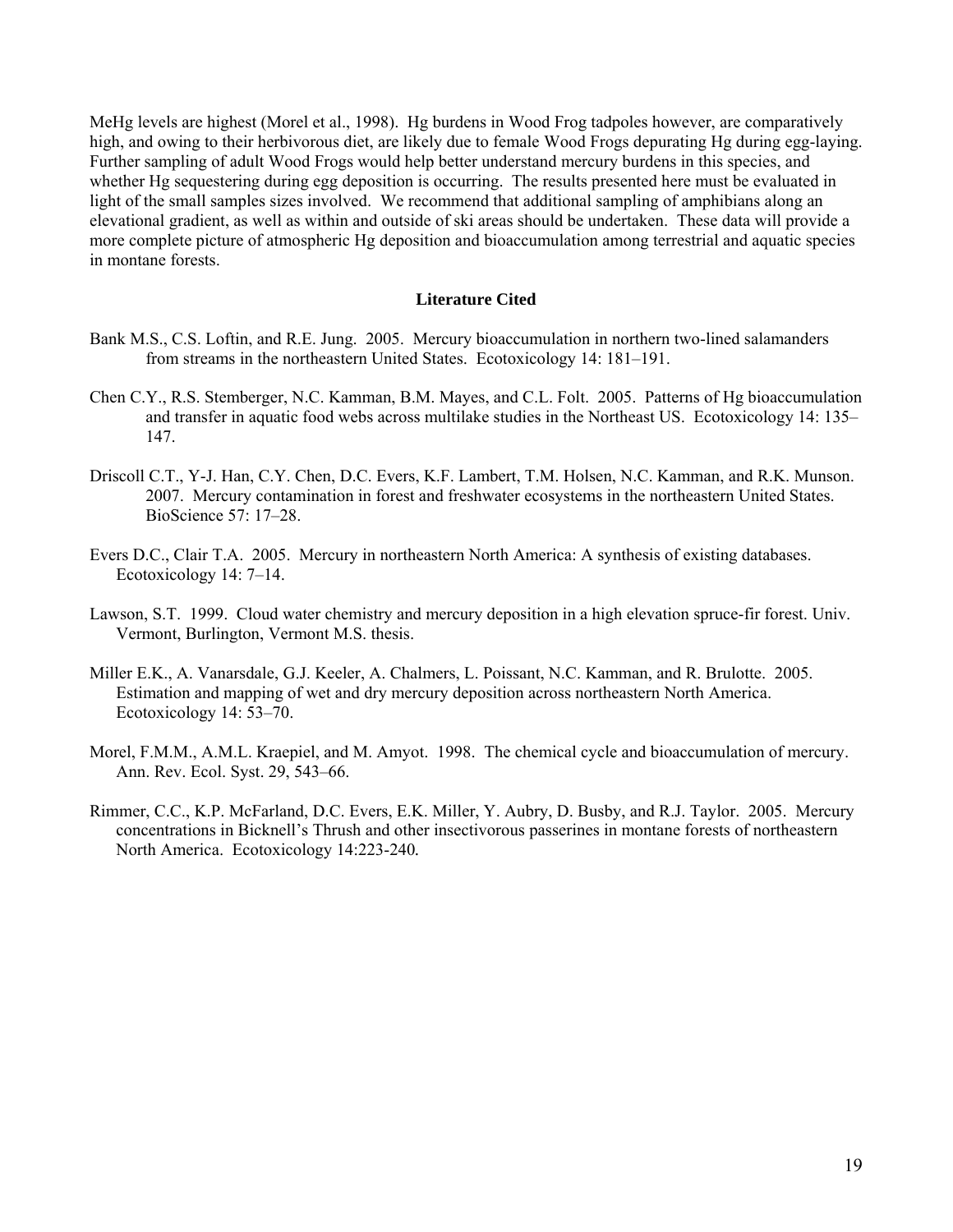

Figure 1. Amphibian sampling locations on Stratton Mountain (top) and Mt. Mansfield (bottom).